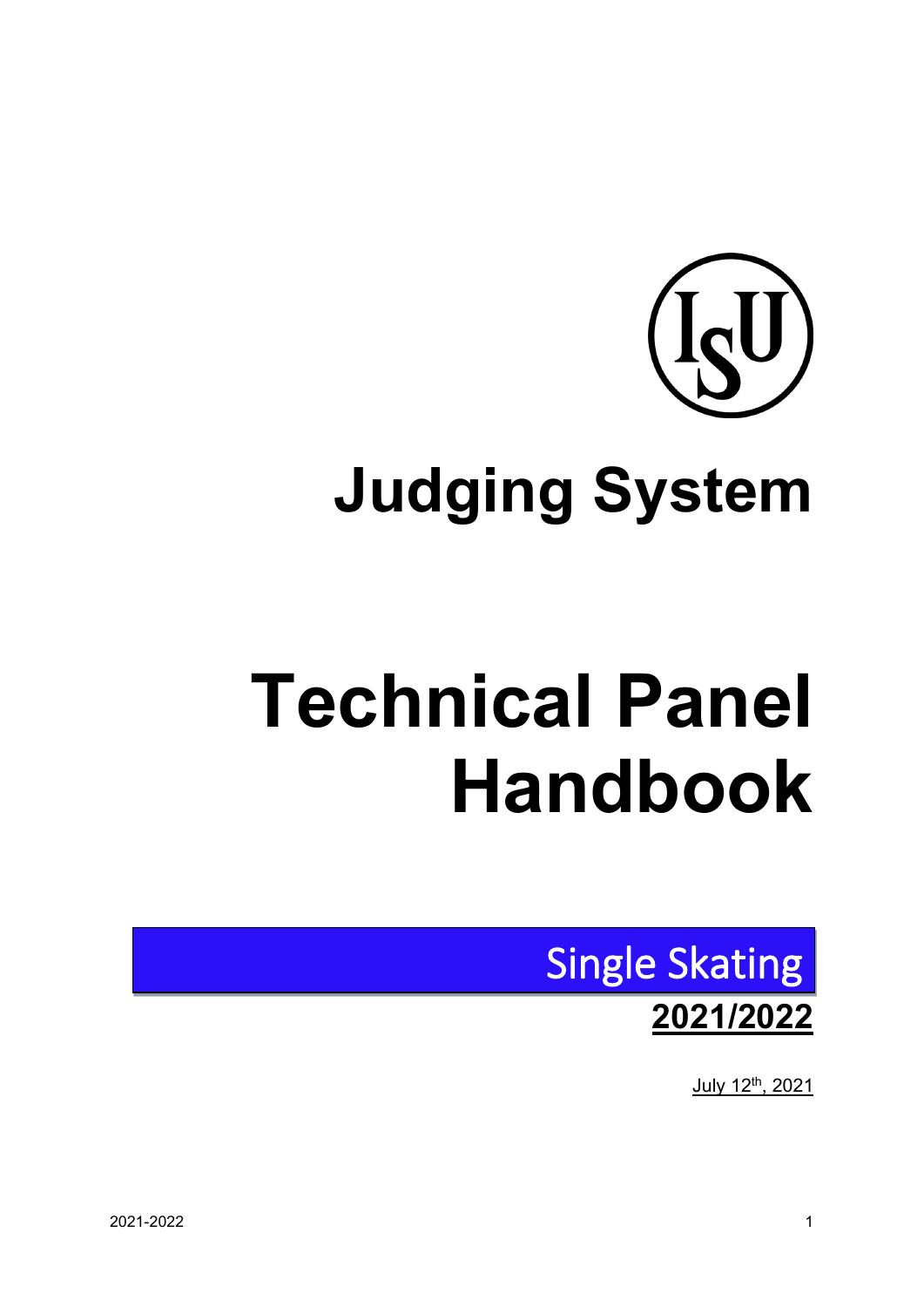# **Calling procedure**

In both Short Program and Free Skating whenever possible we should call the elements really performed and not the elements that are required.

Any wrong elements will receive an "\*" that will result in "No Value".

### **General**

Any element in Short Program and Free Skating started after the required time (plus the ten (10) seconds allowed) must not be identified by the Technical Panel and will have no value.

Falls in elements and in any part of the program must be reviewed with normal speed.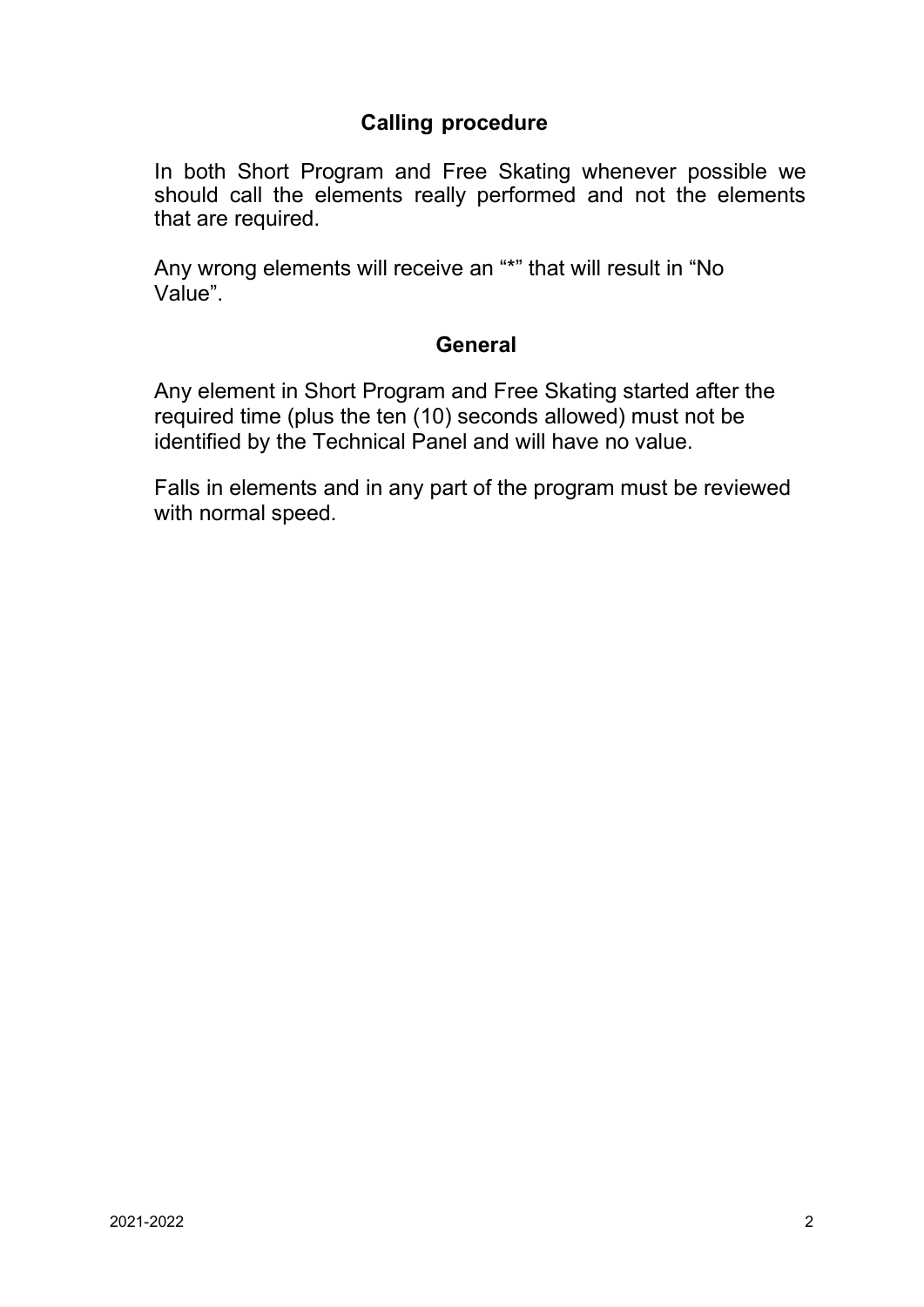# **Step Sequences**

### **Rules**

| General              | All step sequences should be executed according to the character of the<br>music. Short stops in accordance with the music are permitted. Step<br>Sequences must fully utilize the ice surface.<br>Turns and steps must be balanced in their distribution throughout the<br>sequence. |
|----------------------|---------------------------------------------------------------------------------------------------------------------------------------------------------------------------------------------------------------------------------------------------------------------------------------|
| <b>Short Program</b> | Short Program for Senior & Junior Men and for Senior & Junior Ladies<br>must include one Step Sequence fully utilizing the ice surface.<br>May include any unlisted jumps.                                                                                                            |

| <b>Free Skating</b> | A well balanced Free Skating program must contain one Step Sequence<br>fully utilizing the ice surface.                                                                 |
|---------------------|-------------------------------------------------------------------------------------------------------------------------------------------------------------------------|
|                     | Jumps can also be included in the step sequence. Step sequences too short<br>and barely visible cannot be considered as meeting the requirements of a<br>step sequence. |

#### **Level features**

- 1. Minimum variety (Level 1), simple variety (Level 2), variety (Level 3), complexity (Level 4) of difficult turns and steps throughout **(compulsory)**
- 2. Rotations in either direction (left and right) with full body rotation covering at least 1/3 of the pattern in total for each rotational direction
- 3. Use of body movements for at least 1/3 of the pattern
- 4. Two combinations of 3 difficult turns on different feet executed with continuous flow within the sequence. Only the **first combination** attempted on each foot can be counted.

#### **Clarifications**

| <b>Pattern</b> | There is no longer a required pattern, but a step sequence must fully utilize the ice<br>surface. The Step Sequence must be visible and identifiable and should be<br>performed by using the full ice surface (e.g. straight line, serpentine, circle, oval or<br>similar shape). Failure to achieve the above description will result in no value.<br>In features 2 and 3 "pattern" means the pattern actually executed by the skater. |
|----------------|-----------------------------------------------------------------------------------------------------------------------------------------------------------------------------------------------------------------------------------------------------------------------------------------------------------------------------------------------------------------------------------------------------------------------------------------|
|                |                                                                                                                                                                                                                                                                                                                                                                                                                                         |

| <b>Beginning and End</b><br>This is when a skater actually starts or concludes the sequence.<br>of the pattern |
|----------------------------------------------------------------------------------------------------------------|
|----------------------------------------------------------------------------------------------------------------|

| <b>Definition of Turns</b> | Turns: twizzles, brackets, loops, counters, rockers, three turns.          |
|----------------------------|----------------------------------------------------------------------------|
| and Steps                  | Steps: toe steps, chasses, mohawks, choctaws. change of edge, cross rolls. |
|                            |                                                                            |

| <b>Definition of choctaw</b>   | Choctaw is a step from one foot to the other in which the curve of the exit edge is  <br>opposite to that of the entry edge. The change of foot is directly from outside edge to<br>inside edge or vice versa and from forward to backward or vice versa. |
|--------------------------------|-----------------------------------------------------------------------------------------------------------------------------------------------------------------------------------------------------------------------------------------------------------|
|                                |                                                                                                                                                                                                                                                           |
| <b>Definition of Difficult</b> | Difficult Turns and Steps: twizzles brackets loops counters rockers choctaws                                                                                                                                                                              |

| <b>Definition of Difficult</b> | Difficult Turns and Steps: twizzles, brackets, loops, counters, rockers, choctaws. |
|--------------------------------|------------------------------------------------------------------------------------|
| <b>Turns and Steps</b>         | Turns and Steps must be executed on clean edges.                                   |
|                                |                                                                                    |
|                                | If a turn is "jumped", it is not counted as performed.                             |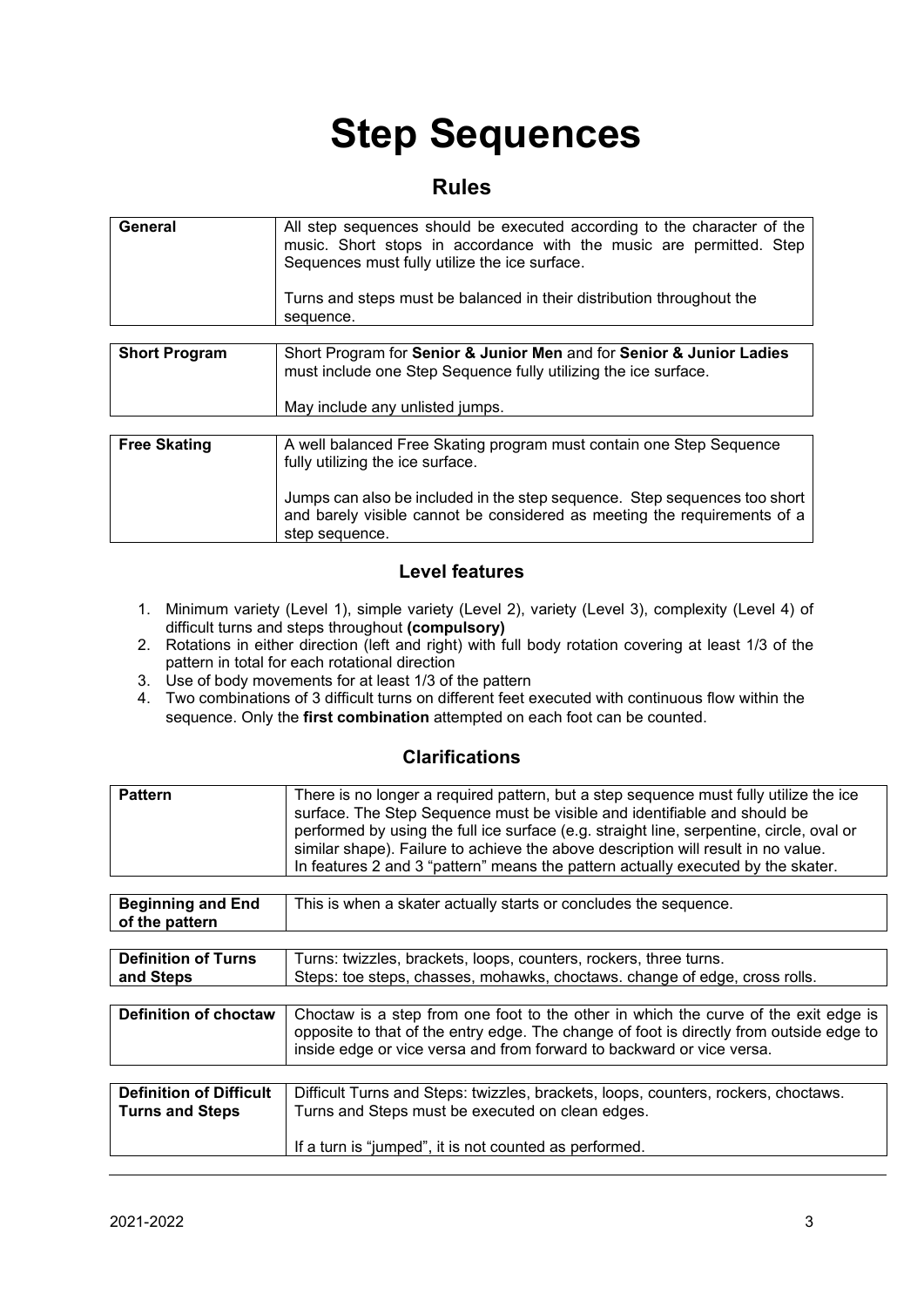| <b>Minimum Variety</b>                      | Must include at least 5 difficult turns and steps, none of the types can be counted more<br>than twice.                                                                                                                                                                                                                                                                                                                                                                                                                                                                                                         |
|---------------------------------------------|-----------------------------------------------------------------------------------------------------------------------------------------------------------------------------------------------------------------------------------------------------------------------------------------------------------------------------------------------------------------------------------------------------------------------------------------------------------------------------------------------------------------------------------------------------------------------------------------------------------------|
| <b>Simple Variety</b>                       | Must include at least 7 difficult turns and steps, none of the types can be counted<br>more than twice.                                                                                                                                                                                                                                                                                                                                                                                                                                                                                                         |
| <b>Variety</b>                              | Must include at least 9 difficult turns and steps, none of the types can be counted<br>more than twice.                                                                                                                                                                                                                                                                                                                                                                                                                                                                                                         |
|                                             |                                                                                                                                                                                                                                                                                                                                                                                                                                                                                                                                                                                                                 |
| <b>Complexity</b>                           | Must include at least 11 difficult turns and steps. None of the types of turns and<br>steps can be counted more than twice.                                                                                                                                                                                                                                                                                                                                                                                                                                                                                     |
|                                             | 5 types of turns and steps must be executed in both directions (the direction means<br>body rotating to the left or to the right during the turn).                                                                                                                                                                                                                                                                                                                                                                                                                                                              |
| No minimum variety,                         | If a skater does not perform a minimum variety of steps and turns, the Level<br>$\qquad \qquad -$                                                                                                                                                                                                                                                                                                                                                                                                                                                                                                               |
| only minimum                                | cannot be higher than Basic.                                                                                                                                                                                                                                                                                                                                                                                                                                                                                                                                                                                    |
| variety, only simple                        | If a skater performs only minimum variety of steps and turns, the Level cannot be<br>$\qquad \qquad -$                                                                                                                                                                                                                                                                                                                                                                                                                                                                                                          |
| variety, only variety                       | higher than 1.                                                                                                                                                                                                                                                                                                                                                                                                                                                                                                                                                                                                  |
|                                             | If a skater performs only simple variety of steps and turns, the Level cannot be<br>$\qquad \qquad -$<br>higher than 2.                                                                                                                                                                                                                                                                                                                                                                                                                                                                                         |
|                                             | If a skater performs only variety (but not complexity) of steps and turns, the Level<br>$\qquad \qquad -$                                                                                                                                                                                                                                                                                                                                                                                                                                                                                                       |
|                                             | cannot be higher than 3.                                                                                                                                                                                                                                                                                                                                                                                                                                                                                                                                                                                        |
| <b>Distribution</b>                         |                                                                                                                                                                                                                                                                                                                                                                                                                                                                                                                                                                                                                 |
|                                             | Turns and Steps must be distributed throughout the sequence.<br>There should be no long sections without Turns or Steps.                                                                                                                                                                                                                                                                                                                                                                                                                                                                                        |
|                                             | If this requirement is not fulfilled, the Level cannot be higher than Basic.                                                                                                                                                                                                                                                                                                                                                                                                                                                                                                                                    |
|                                             |                                                                                                                                                                                                                                                                                                                                                                                                                                                                                                                                                                                                                 |
| <b>Rotations in either</b><br>direction     | This feature means that a skater rotates with any listed and unlisted turns and steps<br>continuously in one direction for at least 1/3 of the sequence and then continuously<br>for at least 1/3 of the sequence in the opposite direction (clockwise and anti-<br>clockwise) or over the length of the step sequence the skater is rotating with any<br>listed and unlisted steps and turns for at least 1/3 of the sequence in total (not<br>continuous) in one rotational direction and at least 1/3 of the sequence in total (not<br>continuous) in the opposite direction (clockwise and anti-clockwise). |
|                                             | "Full body rotation" means one complete rotation. The skater should not just turn half<br>a revolution back and forth.                                                                                                                                                                                                                                                                                                                                                                                                                                                                                          |
| Use of body                                 | Use of body movements means the visible use for a combined total of at least 1/3                                                                                                                                                                                                                                                                                                                                                                                                                                                                                                                                |
| movements                                   | of the pattern of the step sequence any movements of the arms, and/or head and/or                                                                                                                                                                                                                                                                                                                                                                                                                                                                                                                               |
|                                             | torso and/or hips and/or legs that have an effect on the balance of the main body                                                                                                                                                                                                                                                                                                                                                                                                                                                                                                                               |
|                                             | core.                                                                                                                                                                                                                                                                                                                                                                                                                                                                                                                                                                                                           |
|                                             | Having an effect on the balance of main body core can also be understood as having<br>an effect on the balance of the body as a whole and influencing the balance on the                                                                                                                                                                                                                                                                                                                                                                                                                                        |
|                                             | blade.                                                                                                                                                                                                                                                                                                                                                                                                                                                                                                                                                                                                          |
|                                             |                                                                                                                                                                                                                                                                                                                                                                                                                                                                                                                                                                                                                 |
| Two combinations of<br>3 difficult turns on | Difficult turns are rockers, counters, brackets, twizzles, loops.                                                                                                                                                                                                                                                                                                                                                                                                                                                                                                                                               |
| different feet                              | In the combinations                                                                                                                                                                                                                                                                                                                                                                                                                                                                                                                                                                                             |
|                                             | Three turns, change of edge, a jump/hop, changes of feet are not allowed;<br>$\bullet$                                                                                                                                                                                                                                                                                                                                                                                                                                                                                                                          |
|                                             | At least one turn in the combination must be of a different type than the<br>٠<br>others.                                                                                                                                                                                                                                                                                                                                                                                                                                                                                                                       |
|                                             | The exit edge of a turn is the entry edge of the next turn.                                                                                                                                                                                                                                                                                                                                                                                                                                                                                                                                                     |
|                                             | The free foot must not touch the ice.<br>$\bullet$                                                                                                                                                                                                                                                                                                                                                                                                                                                                                                                                                              |
|                                             | The combination must be executed with continuous flow within the<br>$\bullet$<br>sequence.                                                                                                                                                                                                                                                                                                                                                                                                                                                                                                                      |
|                                             | Only the first combination attempted on each foot can be counted.<br>There is no maximum number of turns but there must be three (3) consecutive<br>difficult turns successfully performed to count.                                                                                                                                                                                                                                                                                                                                                                                                            |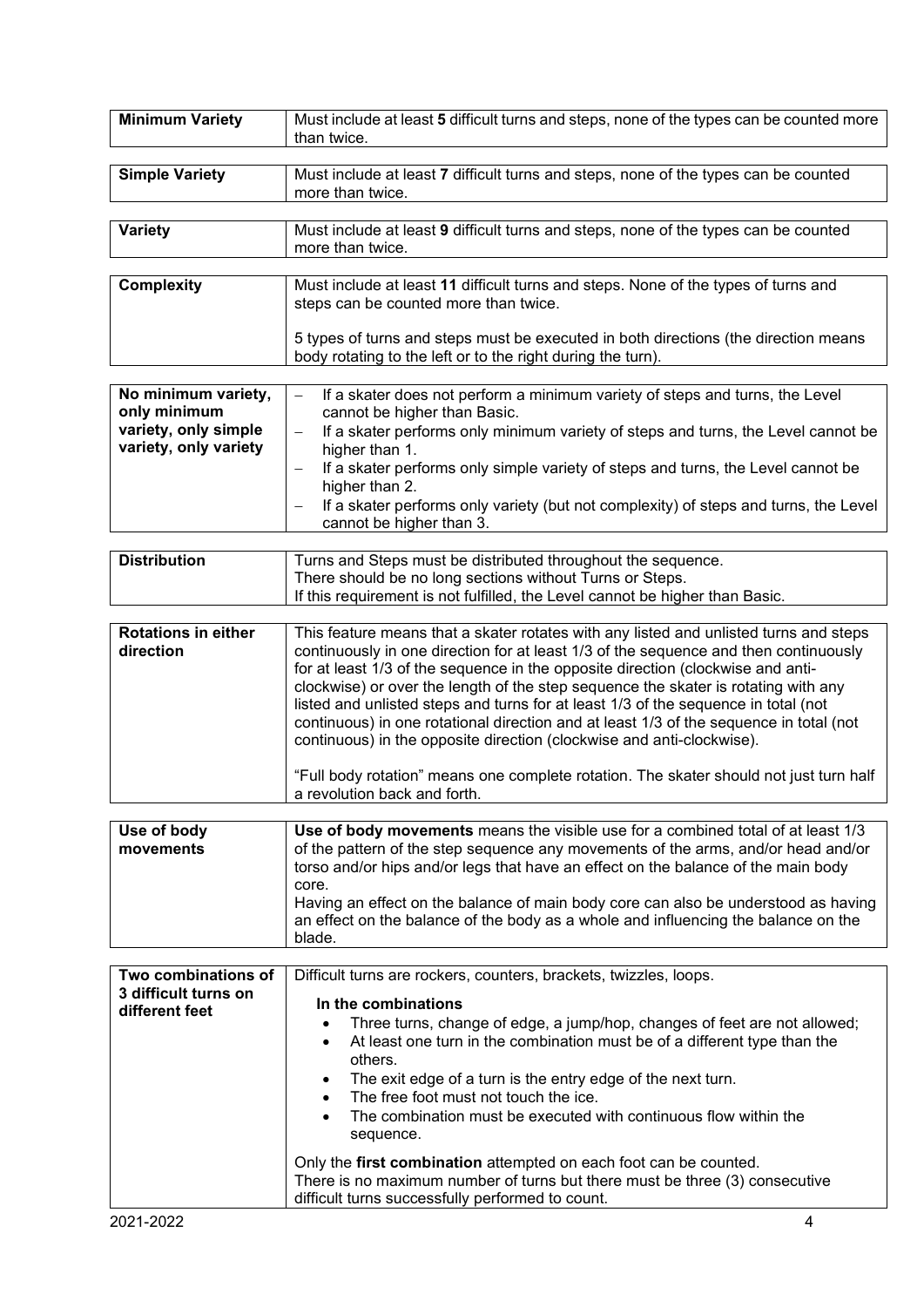| Jumps with more<br>than half a revolution<br>executed in the step | Unlisted jumps, independent of their number of revolutions can be included in the<br>step sequence without a deduction or any other consequence.                                                                                                                                                                 |
|-------------------------------------------------------------------|------------------------------------------------------------------------------------------------------------------------------------------------------------------------------------------------------------------------------------------------------------------------------------------------------------------|
| sequence                                                          | Listed jumps with more than half revolution will be ignored in SP as an element, but<br>will force the Judges to reduce GOE by 1 grade for "Listed jumps with more than 1/2<br>rev. included". Listed jumps can be included in the step sequence of the FS, will be<br>identified and will occupy jumping boxes. |
|                                                                   | In any case these jumps do not influence the determination of Level of difficulty of<br>the Step sequence.                                                                                                                                                                                                       |

 $\mathbf{r}$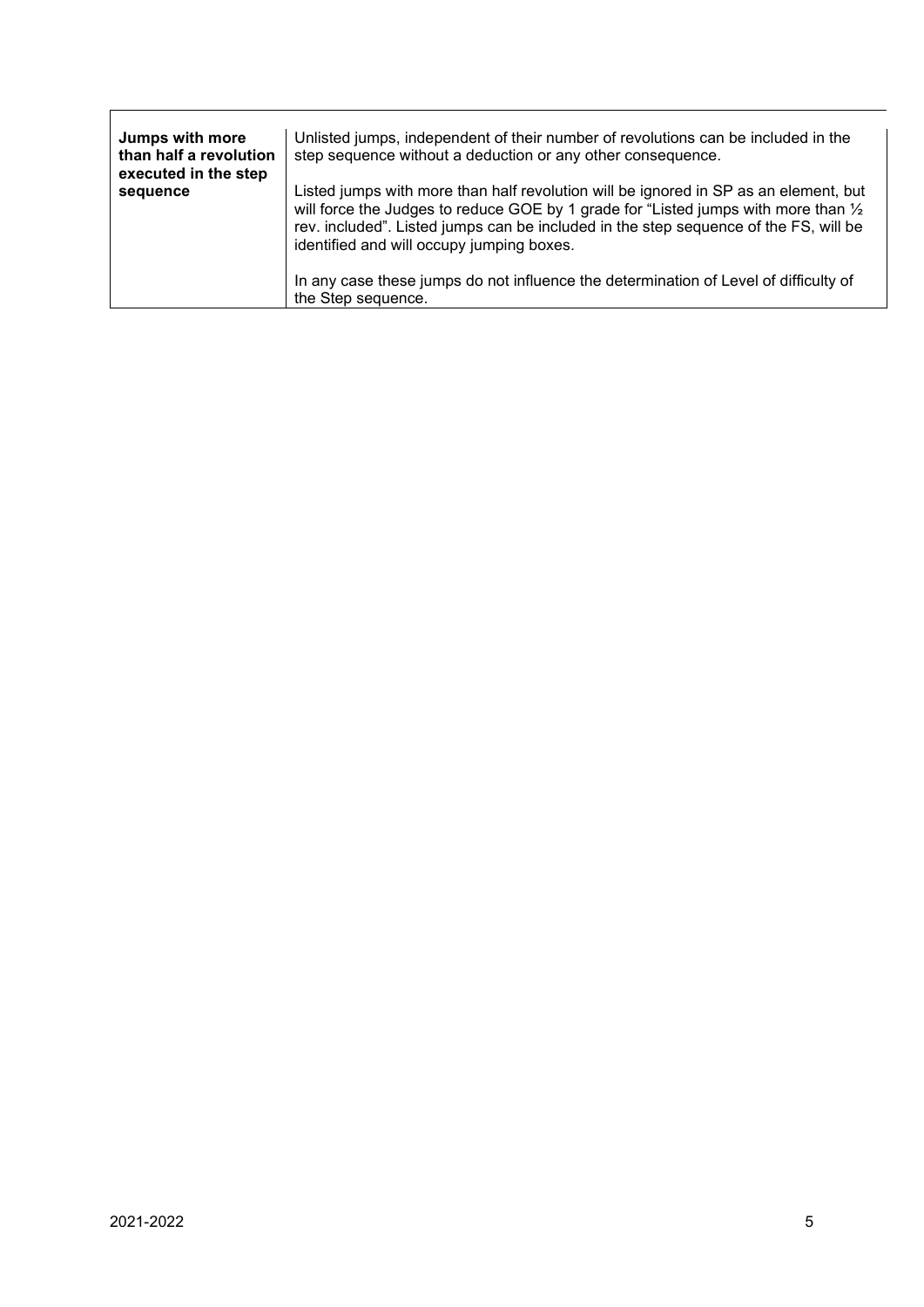# **Choreographic Sequences**

# **Rules**

| <b>Free Skating</b> | A Choreographic Sequence consists of any kind of movements like steps, turns,<br>spirals, arabesques, spread eagles, Ina Bauers, hydroblading, any jumps with<br>maximum of 2 revolutions, spins, etc. Listed elements included in the Choreographic<br>Sequence will not be called and will not occupy a box. The pattern is not restricted,<br>but the sequence must be clearly visible. |
|---------------------|--------------------------------------------------------------------------------------------------------------------------------------------------------------------------------------------------------------------------------------------------------------------------------------------------------------------------------------------------------------------------------------------|
|                     | The Technical Panel identifies the Choreographic Sequence which commences with<br>the first skating movement and is concluded with the preparation to the next element<br>(if the Choreographic Sequence is not the last element of the program). It can be<br>performed before or after the Step Sequence.                                                                                |
|                     | The Choreographic Sequence is included in Senior Free Skating.<br>This element has a fixed base value and will be evaluated by the judges in GOE only.                                                                                                                                                                                                                                     |

# **Clarifications**

| How to call the<br>Choreographic<br><b>Sequence</b> | The call should be "Choreo Sequence confirmed" (if the Sequence will be counted) or<br>"Choreo Sequence no value" in the opposite case. |
|-----------------------------------------------------|-----------------------------------------------------------------------------------------------------------------------------------------|
|                                                     |                                                                                                                                         |
| Listed single and                                   | Listed single and double jumps included in the Choreographic Sequence will not be                                                       |
| double jumps                                        | called and will not occupy an element's box.                                                                                            |
|                                                     |                                                                                                                                         |
| Jumps with more than                                | A jump with more than 2 revolutions is called and counted. The Choreo Sequence ends                                                     |
| 2 revolutions                                       | the moment this jump is executed.                                                                                                       |
|                                                     |                                                                                                                                         |
| <b>Spins</b>                                        | Any spin included in the Choreographic Sequence will not be called and will not occupy<br>an element's box.                             |
|                                                     |                                                                                                                                         |
| <b>Pattern</b>                                      | Any pattern is allowed, however the Sequence must be clearly visible.                                                                   |
|                                                     |                                                                                                                                         |
| Order of Step and                                   | In Senior Single Free Skating the order of the Step Sequence and the Choreographic                                                      |
| Choreographic                                       | Sequence is optional.                                                                                                                   |
| <b>Sequences</b>                                    |                                                                                                                                         |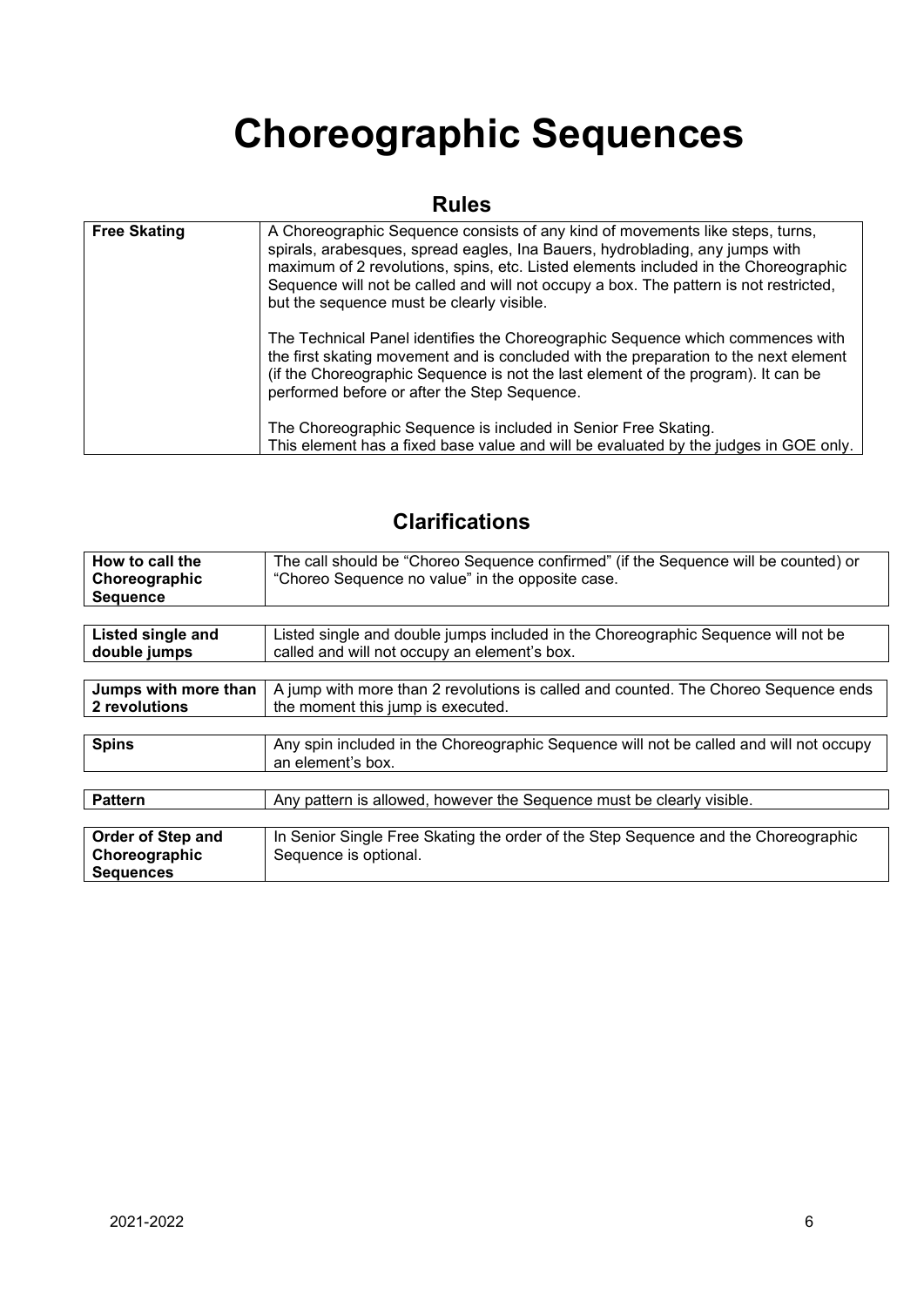# **Spins**

### **Rules**

|         | פטושרו                                                                                                                                                                                                                                                                                                                                                                                                                                                                                                                            |
|---------|-----------------------------------------------------------------------------------------------------------------------------------------------------------------------------------------------------------------------------------------------------------------------------------------------------------------------------------------------------------------------------------------------------------------------------------------------------------------------------------------------------------------------------------|
| General | A Spin that has no basic position with 2 revolutions will receive no Level and no<br>value, however a spin with less than three rotations is considered as a skating<br>movement and not a spin.                                                                                                                                                                                                                                                                                                                                  |
|         | The minimum number of revolutions required in a position is two (2) without<br>interruption. In case this requirement is not fulfilled, the position is not counted.<br>Variations of positions of the head, arms or free leg, as well as fluctuations of<br>speed are permitted.                                                                                                                                                                                                                                                 |
|         | <b>Positions:</b> There are 3 basic positions:                                                                                                                                                                                                                                                                                                                                                                                                                                                                                    |
|         | camel (free leg backwards with the knee higher than the hip level, however<br>Layback, Biellmann and similar variations are still considered as upright<br>spins),<br>sit (the upper part of the skating leg at least parallel to the ice),                                                                                                                                                                                                                                                                                       |
|         | upright (any position with skating leg extended or slightly bent which is not<br>a camel position).                                                                                                                                                                                                                                                                                                                                                                                                                               |
|         | Any position which is not basic is a non-basic position.                                                                                                                                                                                                                                                                                                                                                                                                                                                                          |
|         | Layback Spin is an upright spin in which head and shoulders are leaning backwards<br>with the back arched. The position of the free leg is optional.<br>Sideways Leaning Spin is an upright spin in which head and shoulders are leaning<br>sideways and the upper body is arched. The position of the free leg is optional.<br>In any spin change of edge can be counted only if done in a basic position.                                                                                                                       |
|         | The change of foot in any spin must be preceded and followed by a spin position<br>with at least three (3) revolutions. If this requirement is not fulfilled the spin will be<br>"No Value" in Short Program and marked with a "V" in Free Skating.                                                                                                                                                                                                                                                                               |
|         | If the skater falls when entering a spin, a spin or a spinning movement is allowed<br>immediately after this fall (for filling time purpose) with this spin/movement not being<br>counted as an element.                                                                                                                                                                                                                                                                                                                          |
|         | If there is a clear weight transfer during a spin, this ends the spin and only the first<br>part before the weight transfer is called.                                                                                                                                                                                                                                                                                                                                                                                            |
|         | If the spinning centers (before and after the change of foot) are too far apart and the<br>criteria of "two spins" is fulfilled (there is a curve of exit after the first part and the<br>curve of entry into the second part), only the part before the change of foot will be<br>called and considered for Levels features.                                                                                                                                                                                                     |
|         | Spin combinations: Must include a minimum of two different basic positions with 2<br>revolutions in each of these positions anywhere within the spin: the number of<br>revolutions in positions that are non-basic is counted in the total number of<br>revolutions. Changing to a non-basic position is not considered as a change of<br>position. A change of foot may be executed in the form of a step over or a jump. The<br>change of foot and the change of position may be made either at the same time or<br>separately. |
|         | Spin in one position and Flying spin (means a spin with a flying entrance and<br>no change of foot and position): positions that are not basic are allowed, counted<br>in the total number of revolutions required by the Rules, but are not valid for Level<br>features.                                                                                                                                                                                                                                                         |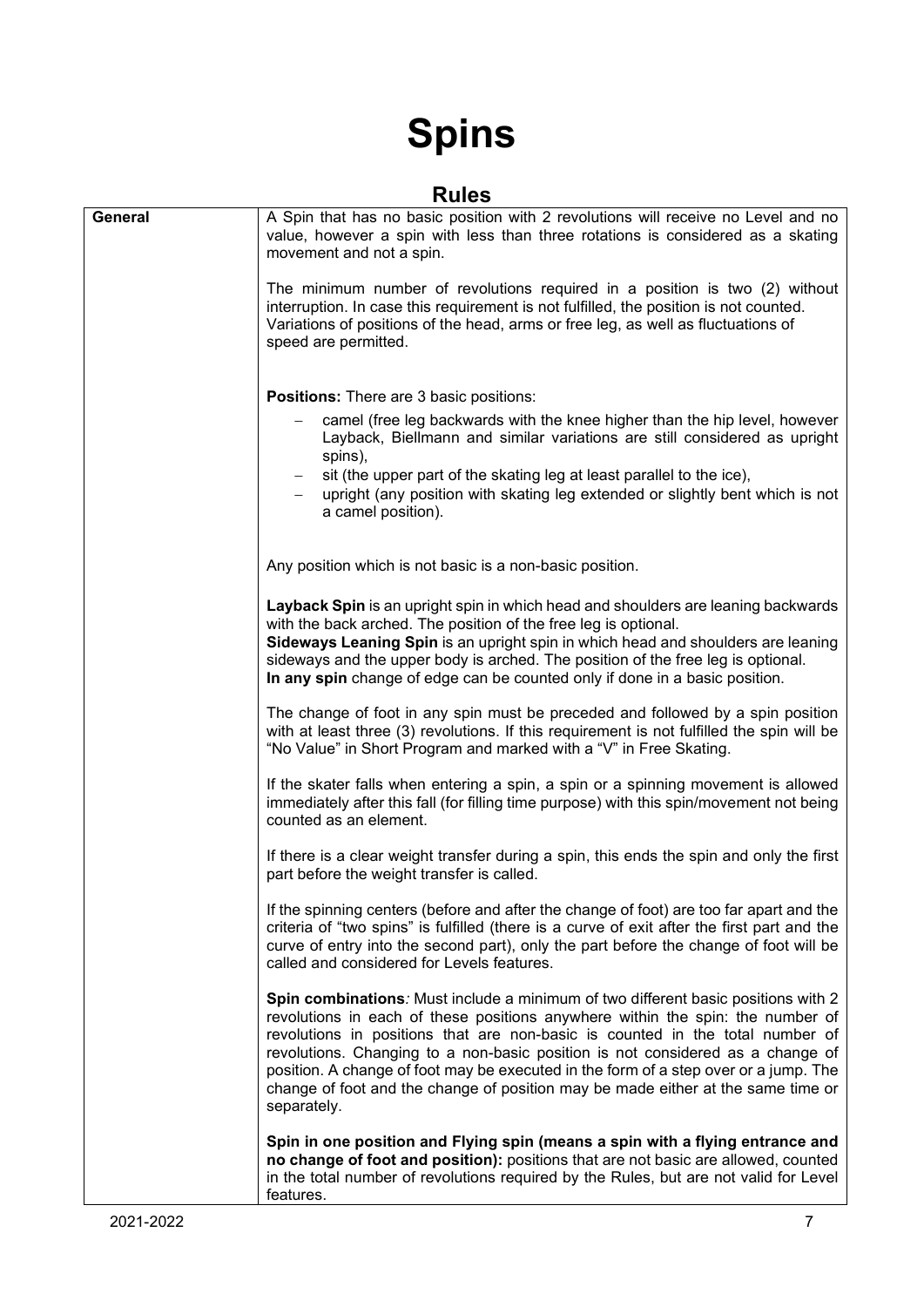| In spins in one position and flying spins, the concluding upright position at the end<br>of the spin (final wind-up) is not considered to be another position independent of<br>the number of revolutions, as long as in such a final wind-up no additional feature<br>is executed (change of edge, variation of position etc.) |
|---------------------------------------------------------------------------------------------------------------------------------------------------------------------------------------------------------------------------------------------------------------------------------------------------------------------------------|
| When the spin is commenced with a jump, no previous rotation on the ice before<br>the take-off is permitted and a step over must be considered by the Technical<br>Panel adding "V" to reduce the Base Value and by the Judges in the Grade of<br>execution.                                                                    |

| <b>Short Program</b> | The Short Program of the season $2021 - 2022$ includes the following 3 spins:                                                                      |
|----------------------|----------------------------------------------------------------------------------------------------------------------------------------------------|
|                      |                                                                                                                                                    |
|                      | Flying spin:                                                                                                                                       |
|                      | <b>Seniors:</b> Flying spin with landing position different than in the Spin<br>$\Omega$                                                           |
|                      | in one Position;                                                                                                                                   |
|                      | Juniors: Flying sit spin, any air position allowed<br>$\circ$                                                                                      |
|                      | Spin in one position                                                                                                                               |
|                      | Senior Men: Camel/Sit spin (position different from the landing<br>$\circ$<br>position of                                                          |
|                      | the Flying spin) with only one change of foot;<br>$\circ$                                                                                          |
|                      | Senior Ladies: Layback/sideways leaning spin or sit/camel spin<br>$\circ$<br>without change of foot; (position different from the landing position |
|                      | of the Flying spin);                                                                                                                               |
|                      | <b>Junior Men: Camel spin with only one change of foot;</b><br>$\circ$                                                                             |
|                      | Junior Ladies: Layback/sideways leaning spin or Camel spin<br>$\circ$                                                                              |
|                      | without change of foot.                                                                                                                            |
|                      | - Spin combination with only one change of foot.                                                                                                   |
|                      | The spins must have a required minimum number of revolutions:                                                                                      |
|                      | eight (8) for the flying spin, the layback spin and a sit/camel spin without                                                                       |
|                      | change of foot,                                                                                                                                    |
|                      |                                                                                                                                                    |
|                      | six (6) on each foot in the spin with a change of foot and the spin                                                                                |
|                      | combination, the lack of which must be reflected by the Judges in their                                                                            |
|                      | marking.                                                                                                                                           |
|                      |                                                                                                                                                    |
|                      | In the spin combination the change of foot is required.                                                                                            |
|                      | Except flying spins, spins cannot be commenced with a jump.                                                                                        |

# **Specific elements in Short Program:**

| Any position is permitted, as long as the basic layback or sideways leaning position                                                                                  |
|-----------------------------------------------------------------------------------------------------------------------------------------------------------------------|
| is maintained for eight (8) revolutions without rising to an upright position. The                                                                                    |
| position of a "Biellmann Spin" can only be taken and considered as a feature to                                                                                       |
| increase the Level after having successfully rotated these required 8 revolutions in                                                                                  |
| the layback position (backwards and/or sideways). If in this "Biellmann Spin" the                                                                                     |
| skater changes edge, clearly increases the speed and/or executes (8) revolutions<br>without any changes, additional level features can be awarded. In Advanced Novice |
| the skater must have 6 revolutions in layback or sideways leaning position before                                                                                     |
| executing a Biellmann position.                                                                                                                                       |
|                                                                                                                                                                       |
| <b>Senior &amp; Junior:</b> The spin must include only one change of foot, which may be                                                                               |
| executed by a step or a jump.                                                                                                                                         |
|                                                                                                                                                                       |
| <b>Senior:</b> The skater must choose the camel or the sit position, but this position must                                                                           |
| be different from the landing position of the Flying spin.                                                                                                            |
|                                                                                                                                                                       |
| <b>Junior:</b> Only the prescribed sit or camel position is permitted.                                                                                                |
|                                                                                                                                                                       |
| Senior & Junior: The spin must have at least 3 revolutions before and after the<br>change of foot.                                                                    |
|                                                                                                                                                                       |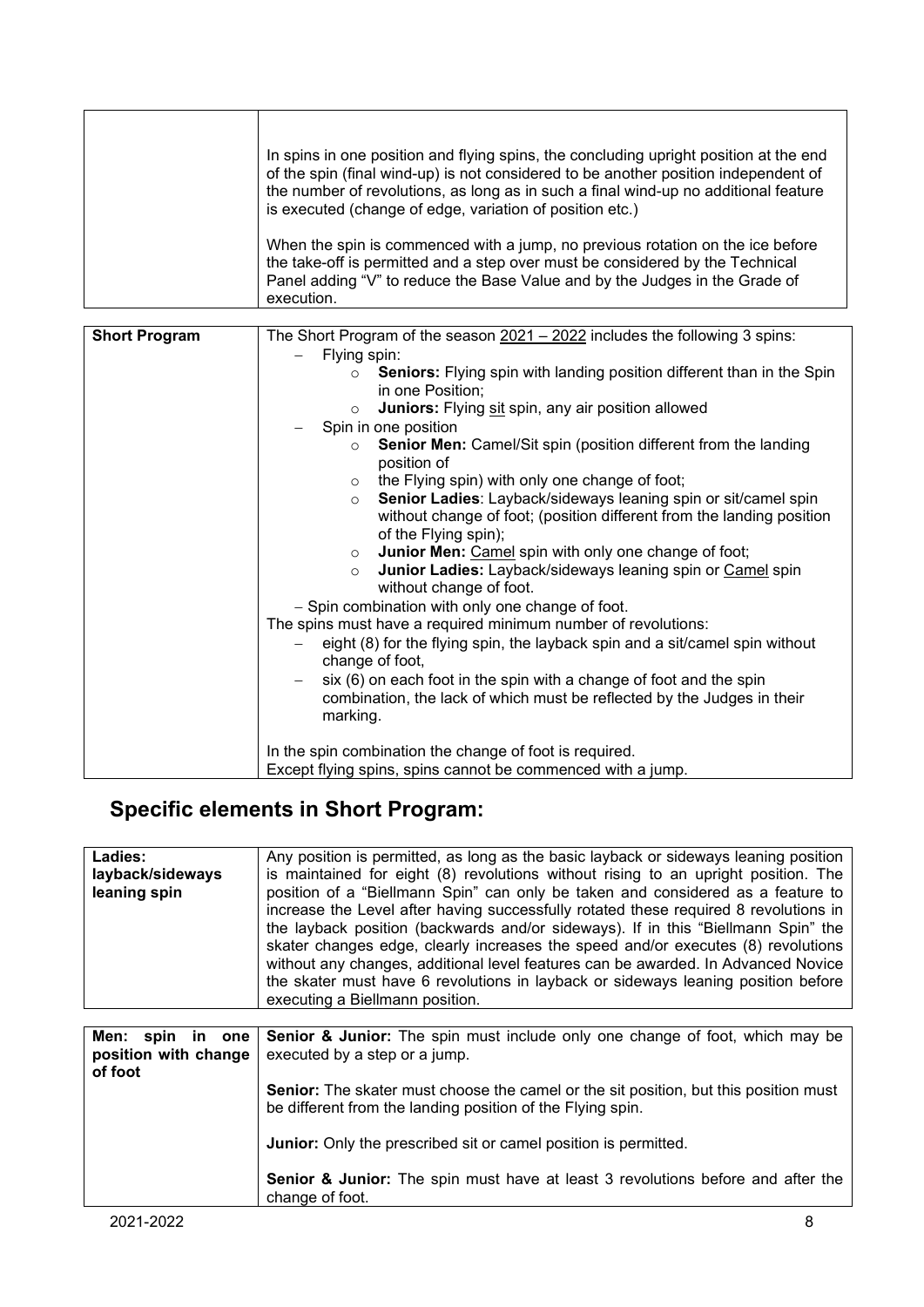| Spin combination<br>with change of foot | Must have a minimum of two different basic positions with 2 revolutions in each of<br>these positions anywhere within the spin. To receive full value, a Spin combination<br>must include all three basic positions. The number of revolutions in positions that<br>are non-basic are counted in the total number of revolutions. Changing to a non-<br>basic position is not considered as a change of position. |
|-----------------------------------------|-------------------------------------------------------------------------------------------------------------------------------------------------------------------------------------------------------------------------------------------------------------------------------------------------------------------------------------------------------------------------------------------------------------------|
|                                         | Only one change of foot with not less than six (6) revolutions on each foot. The<br>change of foot may be executed in the form of a step or a jump. The change of foot<br>and the change of position may be made either at the same time or separately.                                                                                                                                                           |

| <b>Flying spin</b> | The name of the flying spin corresponds to its landing position.<br>Senior: Any type of flying spin is permitted with landing position different than<br>in the Spin in one position.<br>Junior: Only the prescribed flying spin is permitted.<br>Senior and Junior: A step over must be considered by the Judges in the Grade of<br>Execution. |
|--------------------|-------------------------------------------------------------------------------------------------------------------------------------------------------------------------------------------------------------------------------------------------------------------------------------------------------------------------------------------------|
|                    | The flying position may be different from the landing position. A minimum of eight<br>(8) revolutions in the landing position.                                                                                                                                                                                                                  |
|                    | No previous rotation on the ice before the take-off is permitted. The required eight<br>(8) revolutions can be executed in any variation of the landing position.                                                                                                                                                                               |

| Flying spin and the  | If in Senior Men and Ladies the landing position of the Flying spin is the same that   |
|----------------------|----------------------------------------------------------------------------------------|
| spin in one position | in the Spin in one position, the last performed of these two spins will not be counted |
|                      |                                                                                        |
|                      | but will occupy a spin box.                                                            |

| <b>Free Skating</b> | A well balanced Free Skating program for <b>Men &amp; Ladies (Senior &amp; Junior)</b> must                                                                                              |
|---------------------|------------------------------------------------------------------------------------------------------------------------------------------------------------------------------------------|
|                     | contain max of 3 spins:                                                                                                                                                                  |
|                     | $-$ one of which must be a spin combination                                                                                                                                              |
|                     | one a flying spin or a spin with flying entrance                                                                                                                                         |
|                     | one a spin with only one position.                                                                                                                                                       |
|                     | All Spins must be of a different character. Any Spin with the same character<br>(abbreviation) as the one executed before will not be counted (but will occupy a<br>spinning box).       |
|                     | If no performed spin has a flying entrance, or if there is no spin in one position, or no<br>spin combination, the wrong executed spin will be automatically deleted by the<br>computer. |
|                     | The spins must have a required minimum number of revolutions:                                                                                                                            |
|                     | six (6) for the flying spin and the spin with only one position                                                                                                                          |
|                     | ten (10) for the spin combination,                                                                                                                                                       |
|                     | the lack of which must be reflected by Judges in their marking. This minimum number                                                                                                      |
|                     | of required revolutions must be counted from the entry of the spin until its exit (except                                                                                                |
|                     | final wind-up in Spins in one position and Flying spins).                                                                                                                                |
|                     |                                                                                                                                                                                          |
|                     | In the spin combination and spin in one position the change of foot is optional. The<br>number of different positions in the spin combination is free.                                   |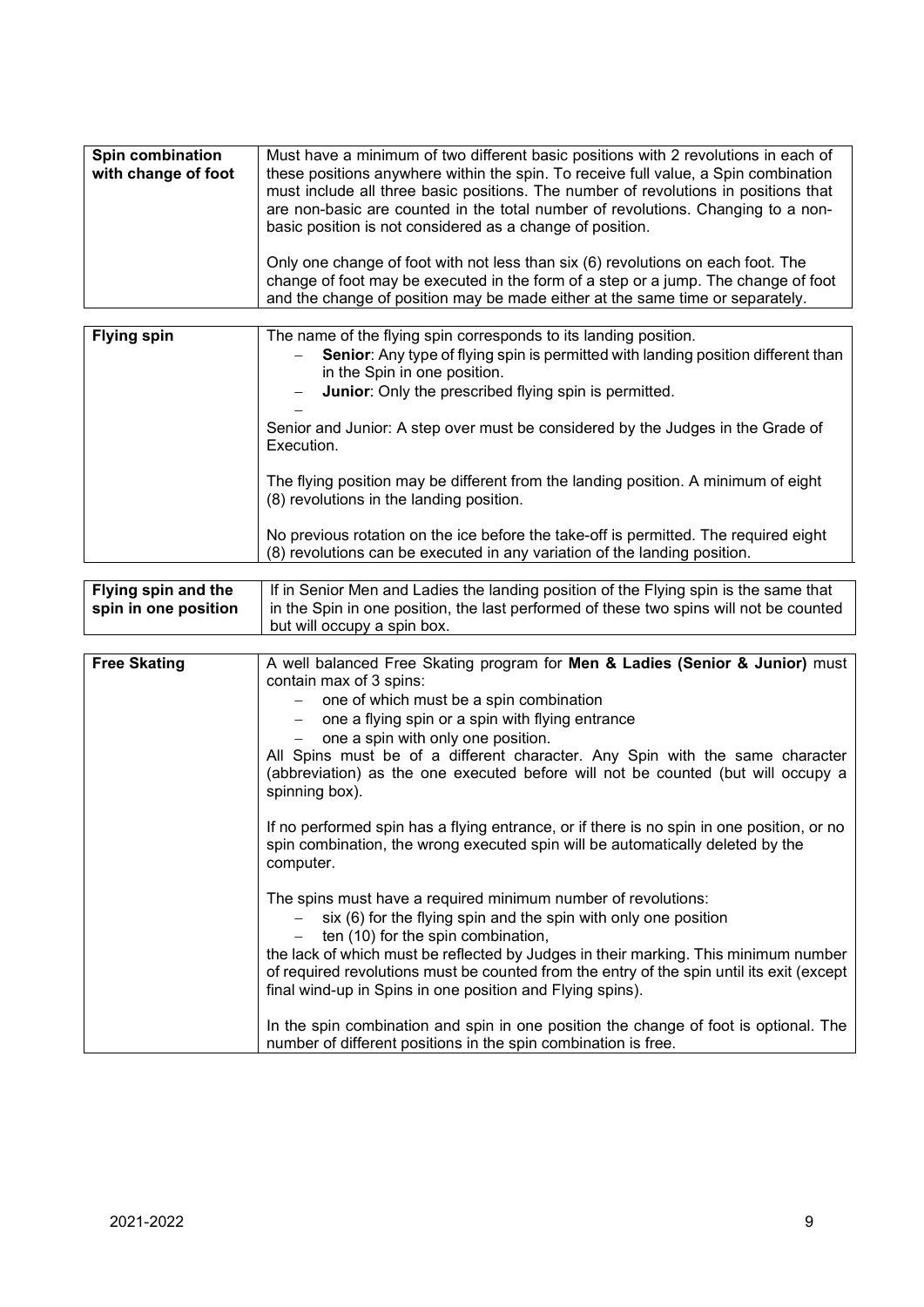# **Level features**

- 1) Difficult variations (count as many times as performed with limitations specified below)
- 2) Change of foot executed by jump<br>3) Jump within a spin without chang
- 3) Jump within a spin without changing feet<br>4) Difficult change of position on the same fo
- 4) Difficult change of position on the same foot<br>5) Difficult entrance or Difficult exit
- 5) Difficult entrance or Difficult exit
- 6) Clear change of edge in sit (only from backward inside to forward outside), camel, Layback, Biellmann or difficult variation of an upright position
- 7) All 3 basic positions on the second foot
- 8) Both directions immediately following each other in sit or camel spin<br>9) Clear increase of speed in camel, sit, layback, Biellmann or difficult va
- 9) Clear increase of speed in camel, sit, layback, Biellmann or difficult variation of an upright position (except in crossfoot spin)
- 10) At least 8 rev. without changes in position/variation, foot or edge (camel, layback, difficult variation of any basic position or for combinations only non-basic position)
- 11) Difficult variation of flying entry in flying spins/spins with a flying entrance **Additional features for the Layback spin:**
- 12) One clear change of position backwards-sideways or reverse, at least 2 rev. in each position (counts also if the Layback position is a part of any other spin)
- 13) Biellmann position after Layback spin (SP after 8 revolutions in layback spin for Junior/Senior and after 6 revolutions for Advanced Novice)

**Features 2 – 9, 11** – **13 count only once per program (first time they are attempted). Feature 10 counts only once per program (in the first spin it is successfully performed; if in this spin 8 revs are executed on both feet, any one of these executions can be taken in favor of the skater).**

**Any category of difficult spin variation in a basic position counts only once per program (first time it is attempted). A difficult variation in a non-basic position counts once per program in spin combination only (first time it is attempted).**

**In any spin with change of foot the maximum number of features attained on one foot is two (2).**

# **Clarifications**

| Spin with no change<br>of position | A "spin with no change of position", in which another basic position is executed with<br>more than two (2) revolutions, does not fulfil the requirements of a spin with "no change |
|------------------------------------|------------------------------------------------------------------------------------------------------------------------------------------------------------------------------------|
|                                    | of position" and will be identified as a "spin combination". However, the concluding                                                                                               |
|                                    | upright position at the end of the spin (final wind-up) is not considered to be another                                                                                            |
|                                    | position independent of the number of revolutions, as long as in such a final wind-up no                                                                                           |
|                                    |                                                                                                                                                                                    |
|                                    | additional feature is executed (change of edge, variation of position etc.)                                                                                                        |
|                                    |                                                                                                                                                                                    |
| Spin combination                   | In Short Program a spin combination executed with only 1 basic position with not less                                                                                              |
| with less than 2                   | than 2 revolutions and in all other positions less than 2 revolutions will receive "no                                                                                             |
| revolutions in basic               | value."                                                                                                                                                                            |
| positions                          |                                                                                                                                                                                    |
|                                    | In Free Skating a clear visible attempt of a spin combination which results in a spin with                                                                                         |
|                                    | only 1 basic position with not less than 2 revolutions will be called by the Technical                                                                                             |
|                                    | Panel as a spin combination "no value".                                                                                                                                            |
|                                    |                                                                                                                                                                                    |
| Spin combination                   | In the spin combination, in order to be counted as a Level feature, all three basic positions                                                                                      |
| with all 3 basic                   | must be executed on the second foot. This feature can be awarded only if its execution                                                                                             |
| positions executed                 | is not interrupted by a change of foot and cannot be awarded after the second change                                                                                               |
| on the second foot                 | of foot.                                                                                                                                                                           |
|                                    |                                                                                                                                                                                    |

| <b>Spin</b>         | combination   A spin combination with and without change of foot which includes only 2 basic positions |
|---------------------|--------------------------------------------------------------------------------------------------------|
| with only           | with not less than 2 revolutions will have a lower base value in comparison with a spin                |
| two basic positions | combination with all 3 basic positions with not less than 2 revolutions. The corresponding I           |
|                     | base values are listed in the SOV in the "V" row.                                                      |

**Positions**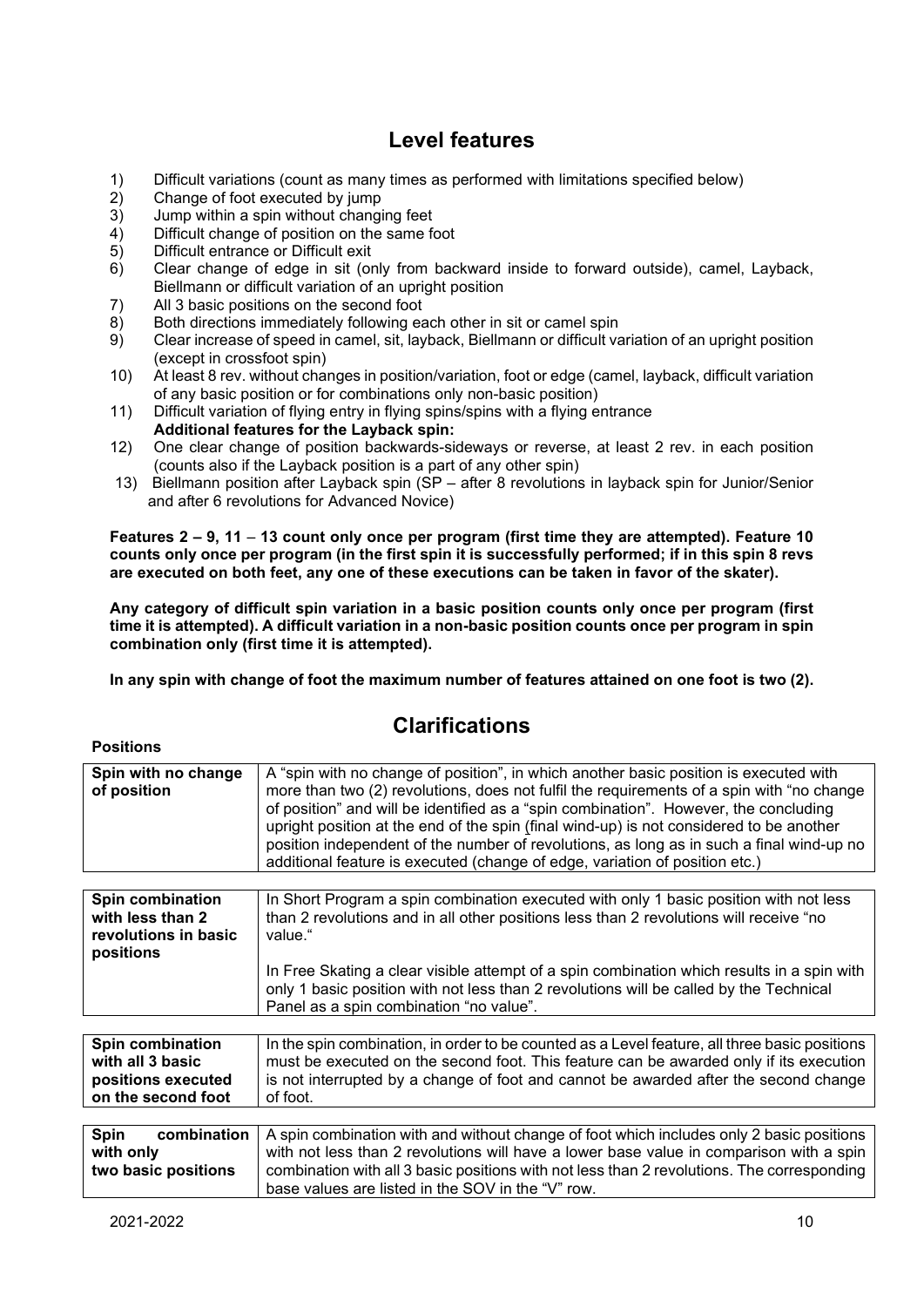| <b>Abbreviation and</b><br><b>Calling procedure</b> | For a spin combination with and without change of foot with 3 or 2 basic positions (e.g.<br>Level 4) the abbreviation will be CCoSp4 and CoSp4 or CCoSp4 V and CoSp4 V in<br>case of 3 or 2 basic positions and the call will be "Spin combination with/without<br>change of foot, Level 4 or Spin combination with/without change of foot, Level 4 V". |
|-----------------------------------------------------|---------------------------------------------------------------------------------------------------------------------------------------------------------------------------------------------------------------------------------------------------------------------------------------------------------------------------------------------------------|
|                                                     |                                                                                                                                                                                                                                                                                                                                                         |
|                                                     | <b>Difficult</b> change of Change from a basic position to a different basic position without establishing a non-                                                                                                                                                                                                                                       |

|      | <b>EXTREMENT AND AND A PROPERTY CONTACT TO A MILLION CONTACT MANAGEMENT COMMUNISMENT OF LIGHT</b>                |
|------|------------------------------------------------------------------------------------------------------------------|
|      | position on the same   basic position, requiring significant strength, skill and control and having an impact on |
| foot | the ability to execute the position change. Continuous movement must be performed                                |
|      | throughout the change. May not include a jump to execute the change. The                                         |
|      | basic positions before and after the change must be held for 2 revolutions.                                      |

| Change<br>not<br>considered<br>as<br>difficult                                                                | If a change of position is not considered as "difficult" by the Technical Panel, it may be<br>awarded in a later spin.                                                                                                                                                                                                                                                                                            |
|---------------------------------------------------------------------------------------------------------------|-------------------------------------------------------------------------------------------------------------------------------------------------------------------------------------------------------------------------------------------------------------------------------------------------------------------------------------------------------------------------------------------------------------------|
| Change from basic<br>position to non-basic<br>position in spin in<br>one position                             | If the skater executes a basic position and after that changes to a non-basic position,<br>this is not considered as a change of position and the spin does not become a spin<br>combination. If a skater executes a difficult variation of non-basic position, this feature<br>will not be counted in this spin (for example a skater executes a camel spin where the<br>feature of windmill (NBP) is included). |
| Clear<br><b>of</b><br>change<br>position backwards-<br>sideways<br>visa-<br><b>or</b><br>versa (layback spin) | The feature will be awarded only if this change is done while maintaining the layback or<br>sideways leaning position. Two (2) revolutions in each of these positions are required.                                                                                                                                                                                                                               |

#### **Entrance/Exit of the spin**

| Difficult entrance or<br>Difficult exit | Only one of the two can be counted as a level feature.<br>The entrance is defined as the preparation immediately preceding a spin and may<br>include the beginning phase of a spin. The entrance must have a significant impact on<br>the balance, control and execution of the spin and must be performed on the first spinning |
|-----------------------------------------|----------------------------------------------------------------------------------------------------------------------------------------------------------------------------------------------------------------------------------------------------------------------------------------------------------------------------------|
|                                         | foot.<br>The intended basic spin position must be reached within the first 2 revolutions. The<br>position can be non-basic in spin combinations only.<br>A regular backward entry is not considered as a difficult entry.                                                                                                        |
|                                         | The exit out of the spin is defined as the last phase of the spin and includes the phase<br>immediately following the spin.                                                                                                                                                                                                      |
|                                         | <b>Difficult exit:</b> Any movement or jump that makes the exit significantly more difficult. The<br>exit must have a significant impact on the balance, control and execution of the spin.                                                                                                                                      |
|                                         | If the entrance or exit of a spin is not considered "difficult" by the Technical Panel, it is<br>considered as a transition and the feature can still be awarded in a later spin.<br>A listed jump that is called and executed immediately after a spin is not considered as<br>difficult exit of a spin.                        |
|                                         |                                                                                                                                                                                                                                                                                                                                  |

| <b>Difficult and flying</b> | If the entrance is "difficult" and "flying" at the same time, only the "flying" feature can be                                                     |
|-----------------------------|----------------------------------------------------------------------------------------------------------------------------------------------------|
| entrance                    | awarded.                                                                                                                                           |
|                             | Difficult entrance to a regular flying camel is not counted as a Level feature and<br>"difficult entrance" in this case is not considered as used. |

| Difficult variation of | The feature for the flying entry can be granted only if there is a clear visible jump and if |
|------------------------|----------------------------------------------------------------------------------------------|
| flying position in     | the flying position is really difficult. The intended basic position must be reached within  |
|                        | the first two (2) revolutions after the landing.                                             |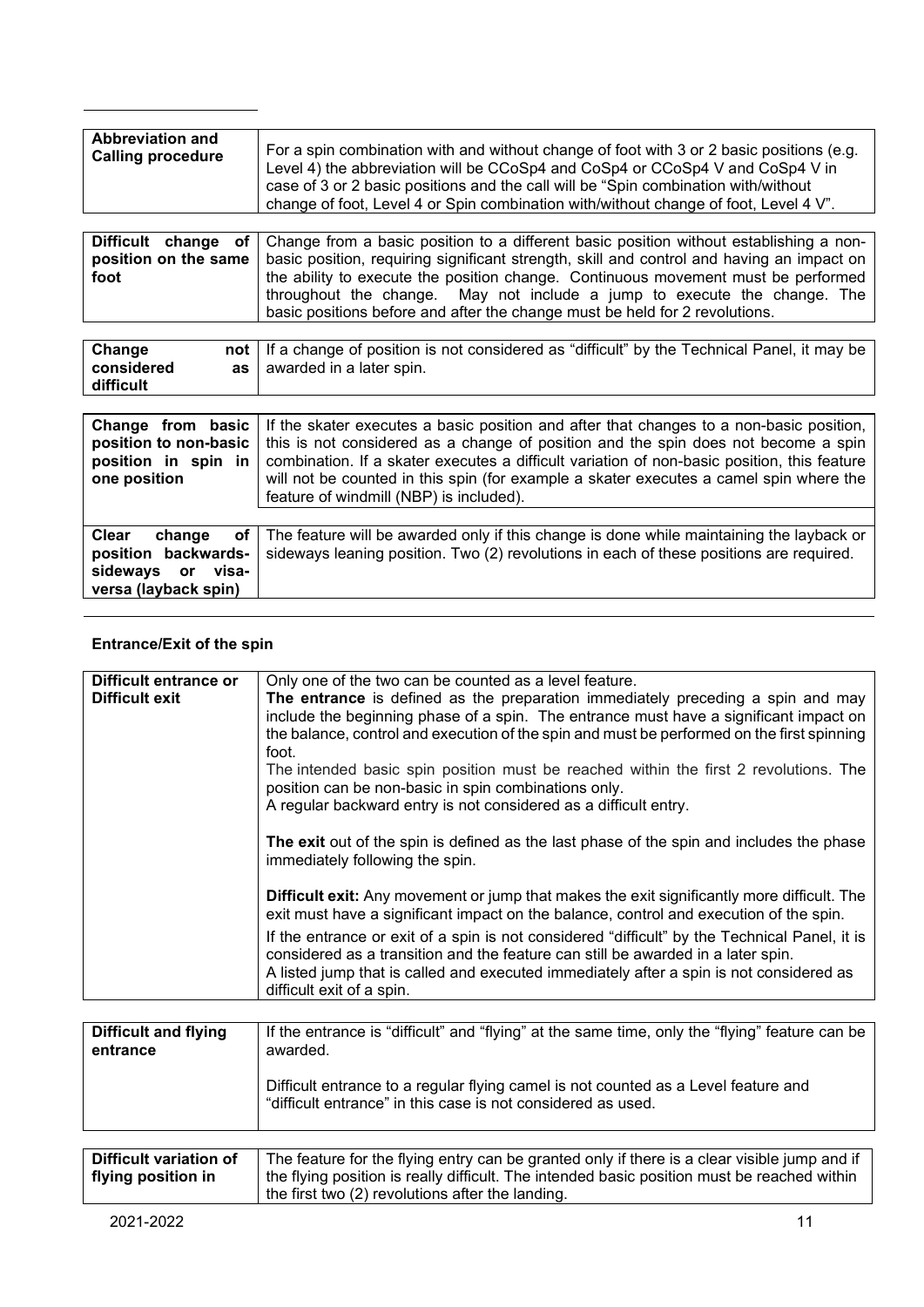| flying spins/spins  | The difficult fly may include but is not limited to: in a flying sit spin/ entry: total sit |
|---------------------|---------------------------------------------------------------------------------------------|
|                     |                                                                                             |
| with a flying entry | position in the air (with height and total movement control) or open butterfly position in  |
|                     | the air taking sit position immediately after landing; in a flying camel spin/entry: clear  |
|                     | butterfly entrance or almost split position in the air. Normal flying camel entry does not  |
|                     | block a possibility of counting a difficult flying entry as a feature.                      |

#### **Variations**

| Simple variation           | A simple variation of position is a movement of a body part, leg, arm, hand or head,<br>which does not have an effect on the balance of the main body core.<br>A simple variation does not increase the Level. |
|----------------------------|----------------------------------------------------------------------------------------------------------------------------------------------------------------------------------------------------------------|
|                            |                                                                                                                                                                                                                |
| <b>Difficult variation</b> | A difficult variation is a movement of a body part/leg/arm/hand/head, which requires<br>more physical strength or flexibility and has an effect on the balance of the main body<br>core.                       |
|                            | Any difficult variation must be held for two (2) revolutions to be counted.                                                                                                                                    |
|                            | Only these variations can increase the Level.                                                                                                                                                                  |
|                            |                                                                                                                                                                                                                |

| <b>Categories of</b> | There are 11 categories of difficult variations:                                |
|----------------------|---------------------------------------------------------------------------------|
| difficult variations | <b>CAMEL POSITION</b> there are 3 categories based on direction of the shoulder |
|                      | line:                                                                           |
|                      | (CF) Camel Forward: shoulder line parallel to the ice                           |
|                      | (CS) Camel Sideways: shoulder line twisted to a vertical position               |
|                      | (CU) Camel Upward: shoulder line twisted more than to a vertical                |
|                      | position                                                                        |
|                      | <b>SIT POSITION</b> there are 3 categories based on position of free leg:       |
|                      | (SF) Sit Forward: free leg forward                                              |
|                      | (SS) Sit Sideways: free leg sideways                                            |
|                      | (SB) Sit Behind: free leg behind                                                |
|                      | <b>UPRIGHT SPIN</b> there are 3 categories based on position of torso:          |
|                      | - (UF) Upright Forward: torso leaning forward                                   |
|                      | - (US) Upright Straight or Sideways: torso straight up or sideways              |
|                      | (UB) Upright Biellmann: in Biellmann position                                   |
|                      | <b>LAYBACK POSITION</b> there is 1 category                                     |
|                      | (UL) Upright Layback                                                            |
|                      | <b>NON-BASIC POSITIONS</b> there is 1 category (NBP)                            |

| <b>Crossfoot spin</b> | A Crossfoot Spin must be executed on both feet with equal weight distribution. It is<br>considered as a difficult variation of upright position (US) and will receive, if correctly<br>executed, a feature awarded to the foot before the cross. |
|-----------------------|--------------------------------------------------------------------------------------------------------------------------------------------------------------------------------------------------------------------------------------------------|
|                       | It is not required to stay on one foot for three revolutions before the cross.<br>Increase of speed during a crossfoot spin is not considered as a feature.                                                                                      |

| <b>Biellmann position</b> | Biellmann position is a difficult variation of an upright position (UB) when the skater's<br>free leg is pulled from behind to a position higher than and towards the top of the head,<br>close to the spinning axis of the skater. Like other categories of difficult spin variations,<br>Biellmann position counts once per program (Short or Free) – first time it's attempted.<br>In free skating a spin that starts with layback position (at least 2 revs) and continues<br>with Upright Biellmann variation is still called a layback spin. |
|---------------------------|----------------------------------------------------------------------------------------------------------------------------------------------------------------------------------------------------------------------------------------------------------------------------------------------------------------------------------------------------------------------------------------------------------------------------------------------------------------------------------------------------------------------------------------------------|
|                           |                                                                                                                                                                                                                                                                                                                                                                                                                                                                                                                                                    |
| <b>Sit Side</b>           | The Sit Side position must also include a difficult variation which is a movement of a<br>body part/leg/arm/hand/head, which requires more physical strength or flexibility and                                                                                                                                                                                                                                                                                                                                                                    |

| Windmill | Windmill (Illusion) is considered as a difficult variation of non-basic position (NBP). This<br>must be done at least 3 times in a row to be counted as a Level feature. |
|----------|--------------------------------------------------------------------------------------------------------------------------------------------------------------------------|

has an effect on the balance of the main body core.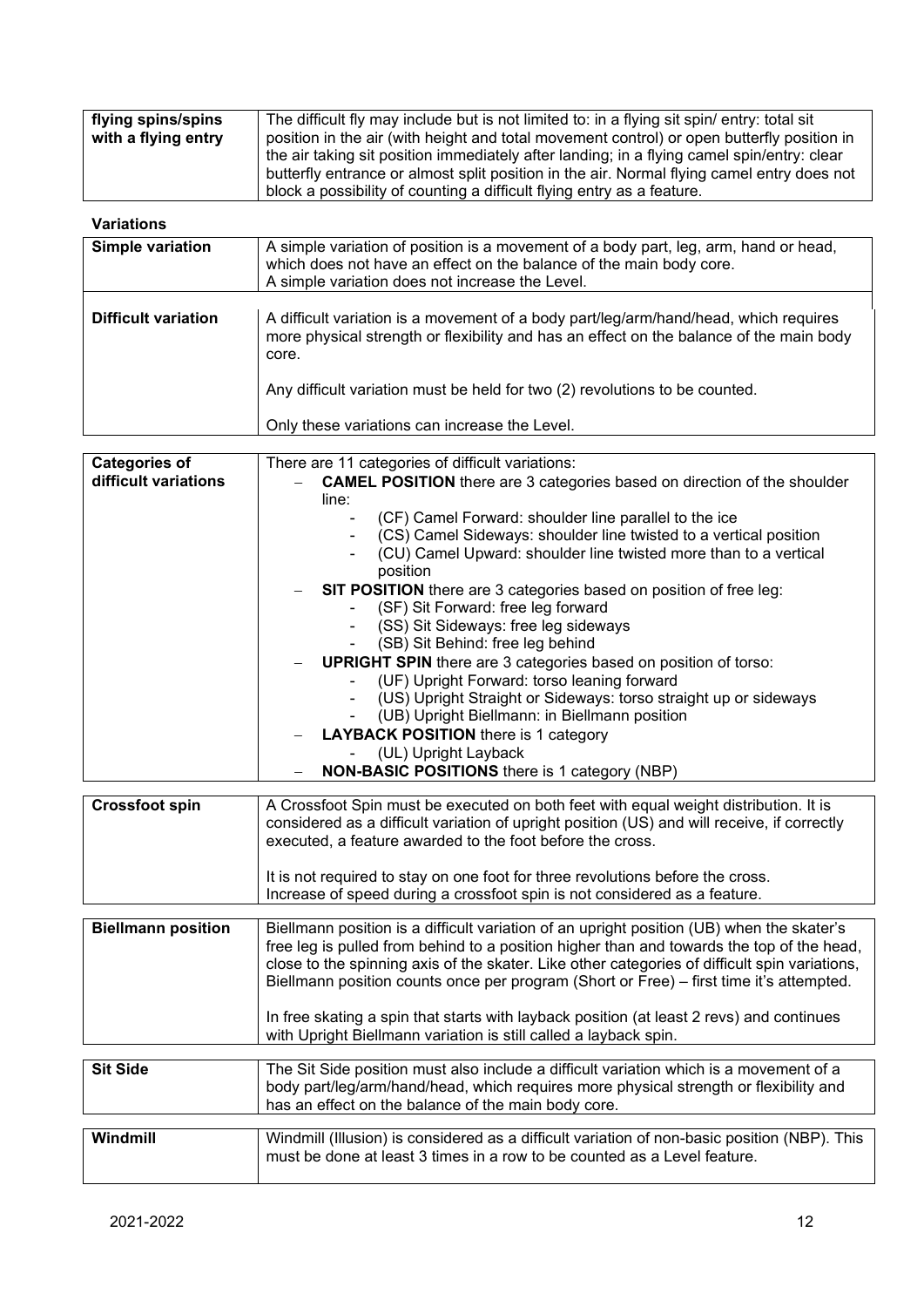|                                                               | Windmill (illusion) can be considered as a Level feature for difficult variation of non-<br>basic position or difficult entry or difficult exit or difficult change of position only the first<br>time it's attempted. This movement must show physical strength or flexibility and has<br>an effect on the balance of the main body core. |
|---------------------------------------------------------------|--------------------------------------------------------------------------------------------------------------------------------------------------------------------------------------------------------------------------------------------------------------------------------------------------------------------------------------------|
| <b>Repetitions</b>                                            | Any category of difficult spin variation in a basic position counts only once per program<br>(first time it is attempted). A difficult variation in a non-basic position counts once per<br>program in spin combination only (first time it is attempted).                                                                                 |
| <b>Features in repeated</b><br>variations                     | For Short Program and Free Skating once a difficult spin variation has been attempted<br>and a difficult variation of the same category is executed, the variation cannot be<br>counted, but any additional feature in this difficult variation can still be counted.                                                                      |
|                                                               |                                                                                                                                                                                                                                                                                                                                            |
| What is an attempt?                                           | A difficult variation is considered as attempted when this variation is clearly visible,<br>independent of the fact this variation was counted or not.                                                                                                                                                                                     |
|                                                               |                                                                                                                                                                                                                                                                                                                                            |
| Similar variations in<br>basic and in non-<br>basic positions | If a difficult variation in a non-basic position of a spin combination is quite similar to one<br>of the executed difficult variation in a basic position, the last performed of these two<br>variations will not be counted as a Level feature.                                                                                           |
|                                                               |                                                                                                                                                                                                                                                                                                                                            |
| Free leg drops                                                | If the free leg drops down for a long time while preparing for a difficult camel variation,<br>the corresponding Level feature is still awarded, but the Judges will apply the GOE<br>reduction.                                                                                                                                           |

| Too long to reach |                                                                                        |
|-------------------|----------------------------------------------------------------------------------------|
| basic position    | The reduction will also be applied if it takes a long time for the skater to reach the |
|                   | necessary basic position in spins in one position.                                     |

#### **Jump on the same foot and Increase of speed**

| Jump on the same<br>foot within a Spin | In any spin a clear jump started and landed on the same foot will be counted as a<br>feature only if the skater reaches the basic position within the first 2 revolutions after<br>the landing. |
|----------------------------------------|-------------------------------------------------------------------------------------------------------------------------------------------------------------------------------------------------|
|                                        | This jump has no requirements to the air position, but there must be a clear jump. The<br>jump is considered as a Level feature only when it "requires significant strength".                   |
|                                        | This jump can be performed even before the required minimum number of revolutions<br>in a spin in order to be considered as a feature in both Short Program and Free<br>Skating.                |

| Increase of speed | For camel, sit, layback, Biellmann and difficult variation of upright positions (except<br>crossfoot spin), once the position has been established, a clear increase of speed will<br>be considered as a Level feature.                         |
|-------------------|-------------------------------------------------------------------------------------------------------------------------------------------------------------------------------------------------------------------------------------------------|
|                   | Increase of speed counts only in a basic position or while going within a basic position<br>into its variation. It is not valid as a feature if the increase of speed happens while<br>going from one basic position to another basic position. |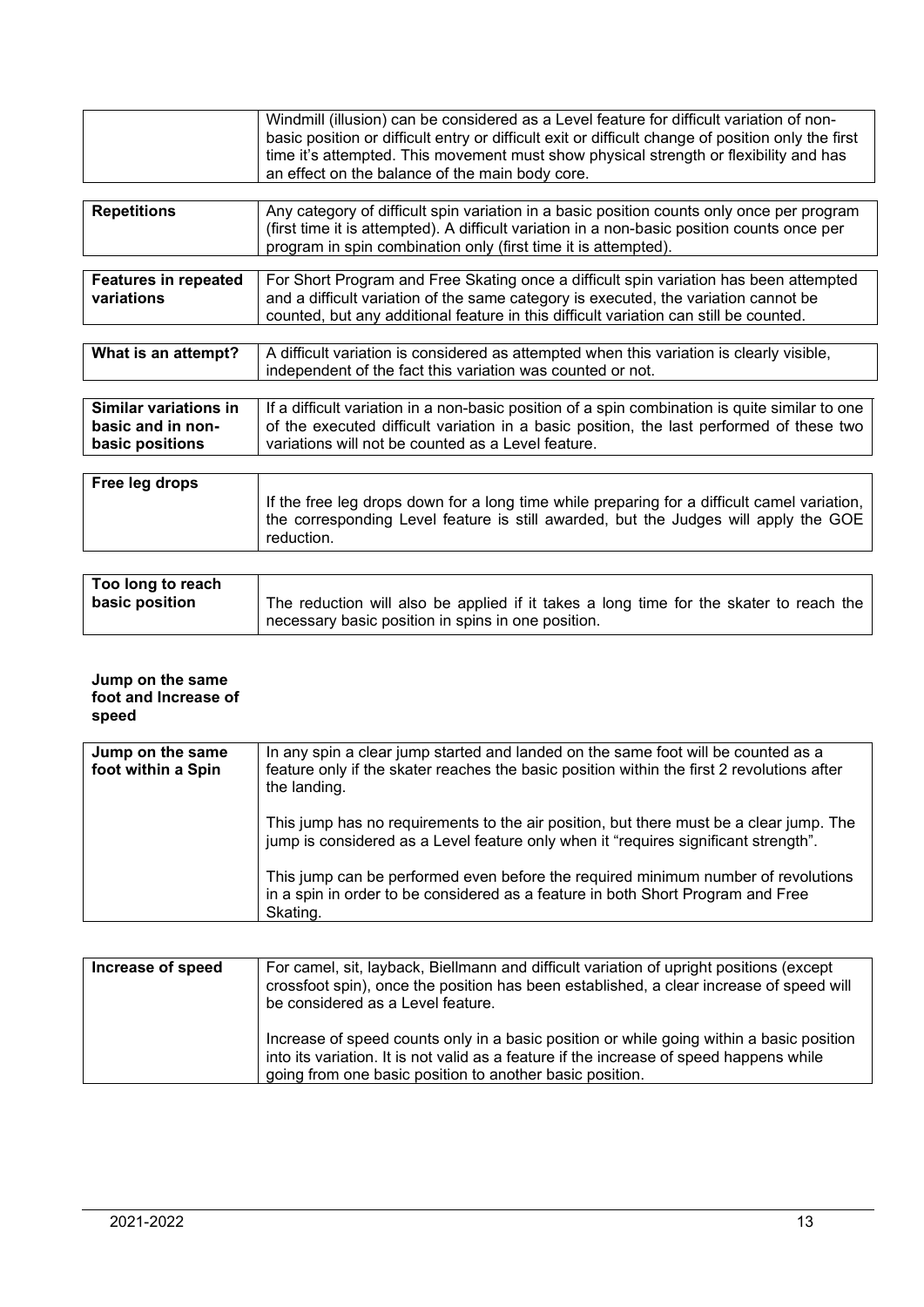#### **Edges and directions**

| Clear change of edge | A clear change of edge can only be counted as a feature in:                                                                                                                                                                                                                                        |
|----------------------|----------------------------------------------------------------------------------------------------------------------------------------------------------------------------------------------------------------------------------------------------------------------------------------------------|
|                      | Sit position from backward inside to forward outside edge                                                                                                                                                                                                                                          |
|                      | Camel position                                                                                                                                                                                                                                                                                     |
|                      | Layback position                                                                                                                                                                                                                                                                                   |
|                      | <b>Biellmann position</b>                                                                                                                                                                                                                                                                          |
|                      | Difficult variation of Upright position                                                                                                                                                                                                                                                            |
|                      | Any other attempt of a change of edge will be ignored, not blocking the possibility to<br>credit it elsewhere. Not considered as an attempt of a change of edge is the short phase<br>following a landing of a fly or a step-in (mostly from flat to edge, or executing a three turn,<br>$etc.$ ). |
|                      | A clear change of edge can only be counted as a feature, if there are at least 2 continuous<br>revolutions on one edge followed by at least 2 continuous revolutions on the other edge<br>in the same position (sit, camel, Layback, Biellmann or difficult variation of upright<br>position).     |
|                      | A change of edge within a normal upright or non-basic position does not count as a<br>feature.                                                                                                                                                                                                     |
|                      | The change of edge counts as a feature that can increase the Level only once in a spin<br>of the Short Program and once in a spin of Free Skating Program.                                                                                                                                         |
|                      |                                                                                                                                                                                                                                                                                                    |

| Spinning in both | Spinning in both directions (clockwise & counter clockwise or visa-versa) in sit or camel |
|------------------|-------------------------------------------------------------------------------------------|
| directions       | position or in a combination of the two immediately following each other can be counted   |
|                  | as a feature. A minimum of 3 revolutions in each direction is required and the position   |
|                  | before and after the change of direction must be held for at least 2 revolutions.         |
|                  | A spin executed in both directions (clockwise & counter clockwise) is considered as one   |
|                  | spin.                                                                                     |

#### **Number of**

**Revolutions**

| 8 revolutions | At least 8 revolutions without changes in position/variation, foot or edge count as a          |
|---------------|------------------------------------------------------------------------------------------------|
|               | feature only once per program, in the first spin it is successfully performed; if in this spin |
|               | 8 revs are executed on both feet, any one of these executions can be taken by the              |
|               | Technical Panel in favor of the skater.                                                        |
|               | The 8 revolutions to be counted as feature must be performed in:                               |
|               | camel, layback, difficult variation of any basic position – for all spins;                     |
|               | difficult variation of non-basic position – for combinations only.                             |

#### *Change of foot*

| <b>Unange of Tool</b>      |                                                                                      |
|----------------------------|--------------------------------------------------------------------------------------|
| <b>Staying on the same</b> | A change of foot in a spin means spinning on each foot. Any spin in which the skater |
| foot                       | remains spinning on the same foot is not considered as a change of foot spin.        |
|                            |                                                                                      |

| $\mid$ Simple change of foot $\mid$ A simple change of foot, e.g. a step or a small hop does not require significant strength |
|-------------------------------------------------------------------------------------------------------------------------------|
| and skill and does not increase the Level.                                                                                    |
|                                                                                                                               |

| Change of foot<br>executed by jump      | Such change of foot can be counted as a feature only if the skater reaches the basic<br>position within the first 2 revolutions after the landing.                            |
|-----------------------------------------|-------------------------------------------------------------------------------------------------------------------------------------------------------------------------------|
|                                         | This jump has no requirements to the air position, but there must be a clear jump. The<br>jump is considered as a Level feature only when it "requires significant strength". |
|                                         |                                                                                                                                                                               |
| <b>Toe Arabian as</b><br>change of foot | This change of foot is allowed, will be considered as a change of foot executed by jump<br>and will count as a feature both in Short program and Free Skating.                |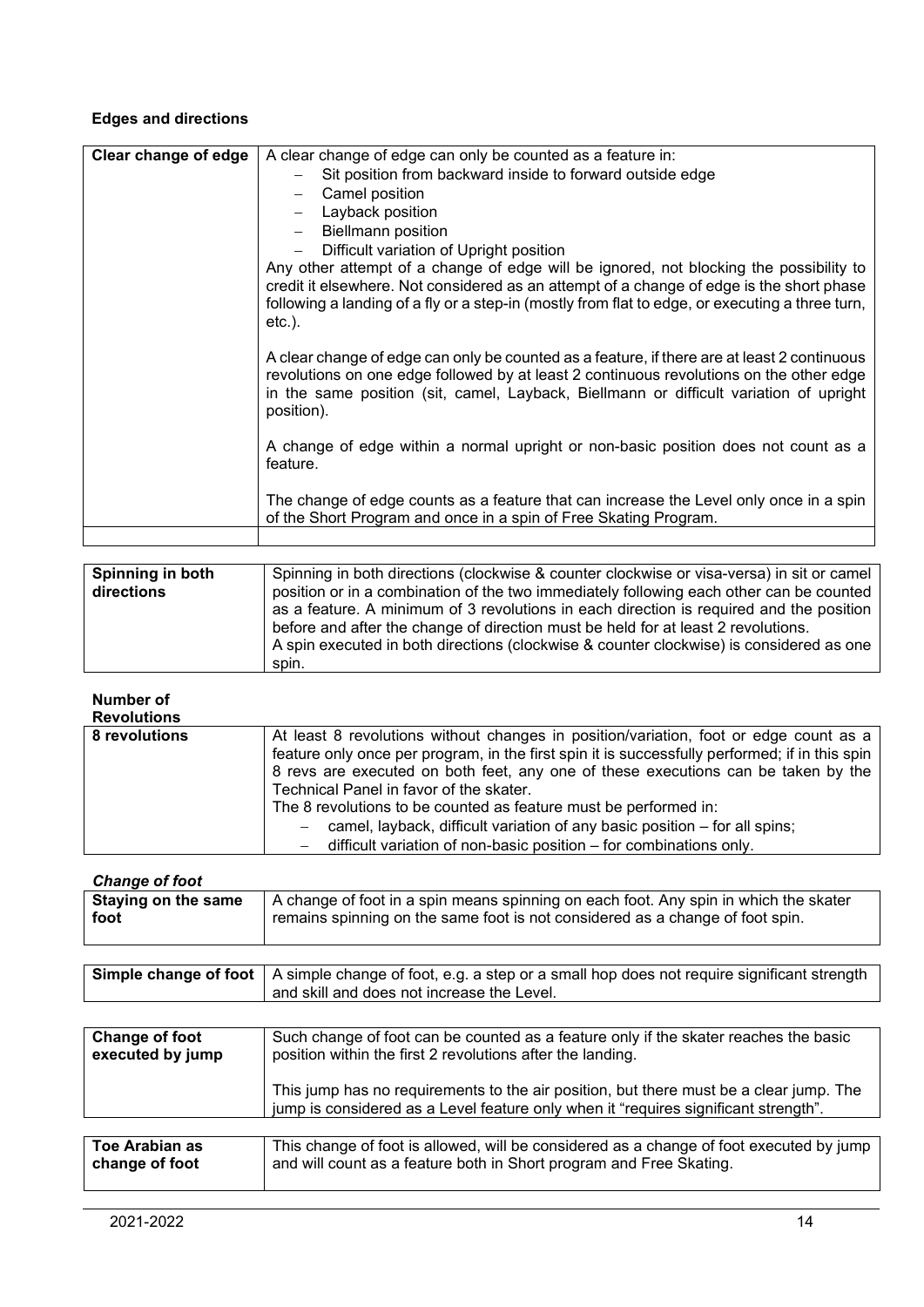| Spin with a second          | The second change of foot (if attempted) in a spin with change of foot is not allowed in               |
|-----------------------------|--------------------------------------------------------------------------------------------------------|
| change of foot              | Short Program (wrong element) and does not count as a feature for a higher Level in                    |
|                             | Free Skating.                                                                                          |
|                             |                                                                                                        |
| <b>Spinning centers too</b> | If, in a spin with change of foot, there is a curve of exit after the first part and a curve of        |
| far apart (spin in one      | entry into the second part, the consequences are as follows:                                           |
| position and spin           | <b>Short Program - the spin is not fulfilling the requirements and no value will be</b>                |
| combination)                | given;                                                                                                 |
|                             | Free Skating - the second part of the spin will be ignored and the element                             |
|                             | becomes a spin in one position with no change of foot or a spin combination<br>with no change of foot. |
|                             | If there is only a curve of exit after the first part or the curve of entry into the second            |
|                             | part, this will result in GOE reduction for "Change of foot poorly done" (this reduction               |
|                             | does not relate to change of foot together with change of direction).                                  |
| <b>Number of features</b>   | The maximum number of features that a skater can get on one foot is 2.                                 |
| on one foot for spins       |                                                                                                        |
| with a change of foot       | The features for difficult entry will be counted in the quota of the foot before the                   |
|                             | change.                                                                                                |
|                             |                                                                                                        |
|                             | The features "Change of foot executed by jump" and "Spinning in both directions" will                  |
|                             | be counted in the quota of the foot after the change. The feature "All 3 basic positions               |
|                             | on the second foot" is only counted on the second foot.                                                |
|                             | The feature for a cross foot spin will be counted in the quota of the foot on which the                |
|                             | cross position was started.                                                                            |
|                             |                                                                                                        |
| Spin in one position        | If a spin in one position with change of foot is executed with a basic position with not               |
| udéh ahanna affaatu         | loga than 2 rough tiang an ang faat antu and ng haaja paajtian with nat loga than 3                    |

| Spin in one position   | If a spin in one position with change of foot is executed with a basic position with not |
|------------------------|------------------------------------------------------------------------------------------|
| with change of foot:   | less than 2 revolutions on one foot only and no basic position with not less than 2      |
| less than 2            | revolutions on the other foot, it will receive:                                          |
| revolutions in a basic | In Short Program "no value".                                                             |
| position on one foot   | In Free Skating it will be marked with sign "V".                                         |
|                        |                                                                                          |

#### **SOV**

| "V" sign | "V" sign can be awarded only in 4 situations:<br>In Flying spin only: for stepping over and no clear visible jump;<br>In Spin Combination: for only two basic positions:<br>(2)<br>3) In any change foot spin with less than 3 revolutions on one foot (Free Skating<br>only).<br>4) In Spin in one position with change of foot: less than 2 revolutions in a basic<br>position on one foot (Free Skating only).                                                     |
|----------|-----------------------------------------------------------------------------------------------------------------------------------------------------------------------------------------------------------------------------------------------------------------------------------------------------------------------------------------------------------------------------------------------------------------------------------------------------------------------|
|          | If in a CCoSp there are only 2 basic positions and less than 3 revolutions on one foot<br>or in Spin in one position with change of foot there are less than 2 revolutions in a<br>basic position and less than 3 revolutions on one foot "V" sign will be awarded. These<br>cases of multiple errors will be reflected by the judges in GOE. In case the skater has<br>chosen to execute only 2 positions, this is not regarded as an error in GOE by the<br>judges. |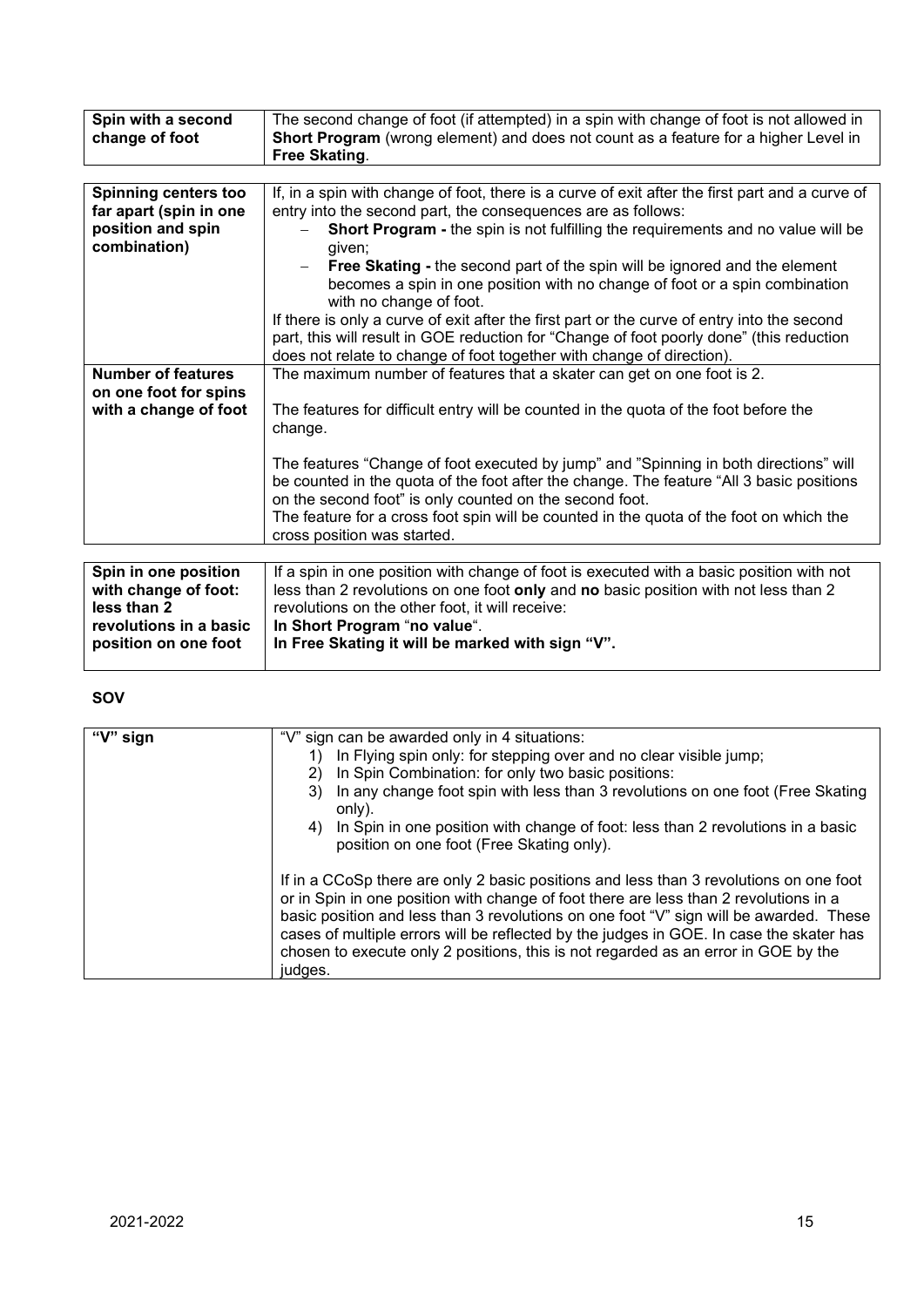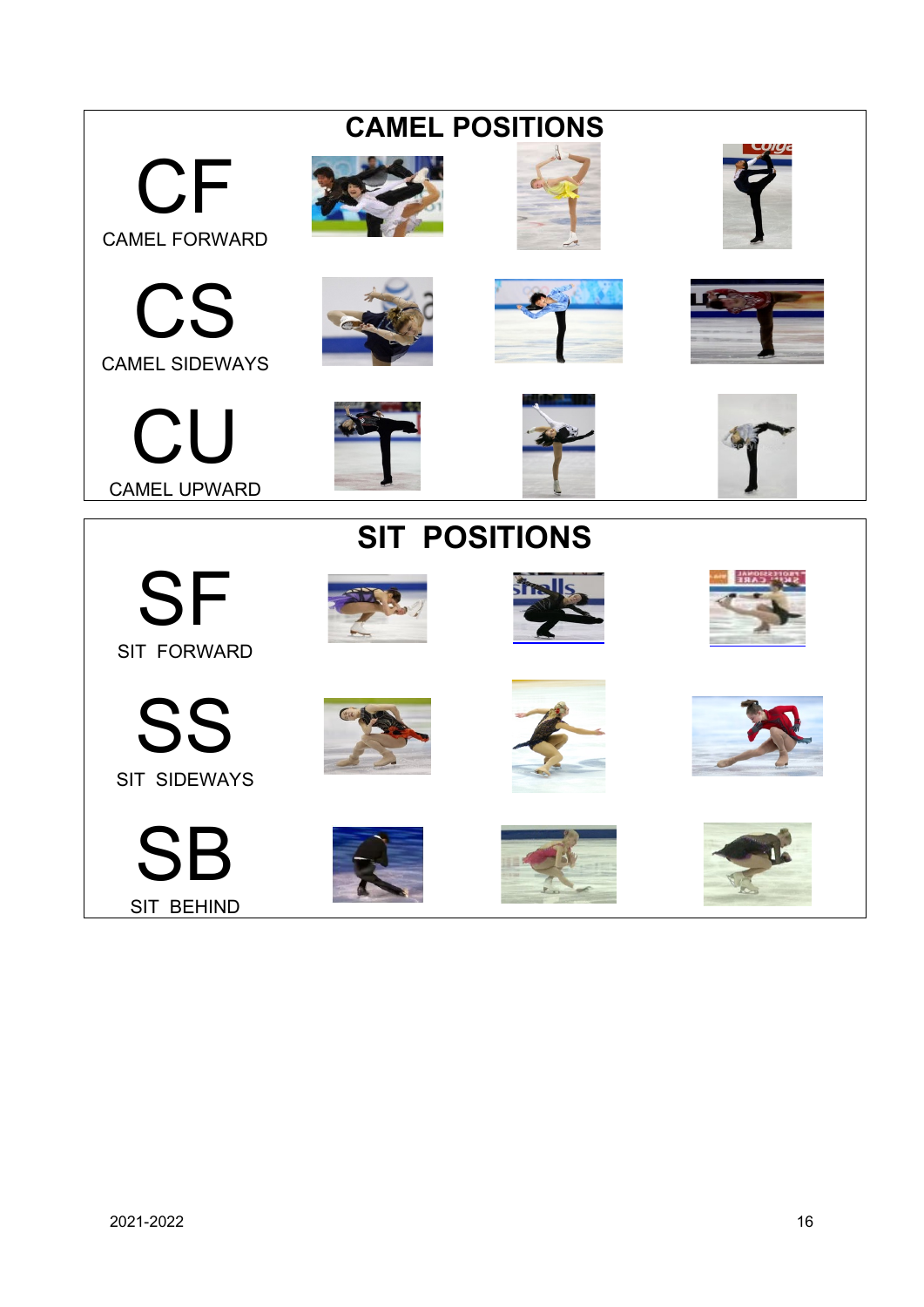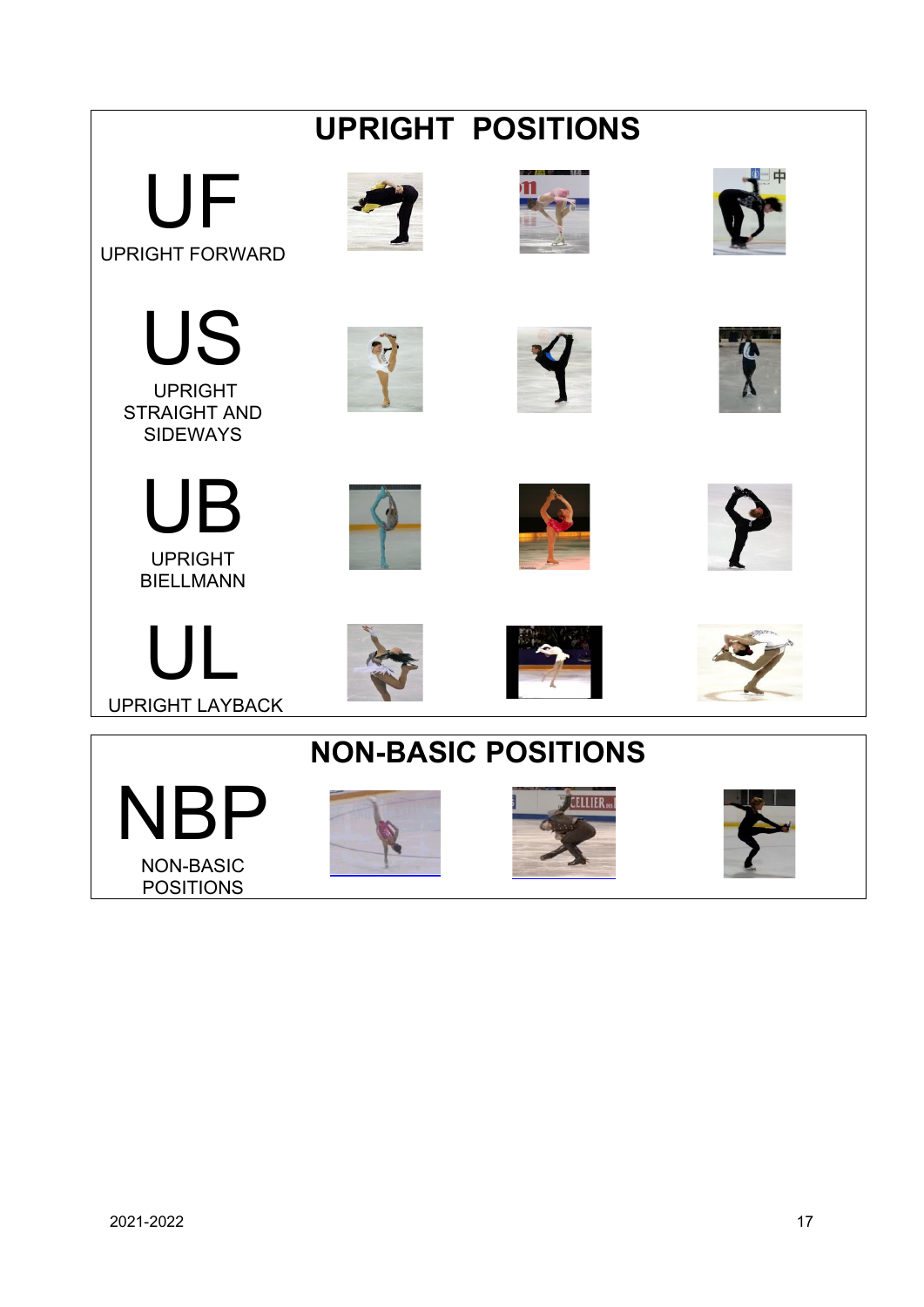# **Jump Elements**

# **Rules**

| Solo jump            |                                                                                                                                                                                                                                                                                                                                                                                                                                                                                                                                                                                                                                                                                                                                      |
|----------------------|--------------------------------------------------------------------------------------------------------------------------------------------------------------------------------------------------------------------------------------------------------------------------------------------------------------------------------------------------------------------------------------------------------------------------------------------------------------------------------------------------------------------------------------------------------------------------------------------------------------------------------------------------------------------------------------------------------------------------------------|
| <b>Short Program</b> | Short Program of the season 2021 - 2022 must include 2 solo jumps:<br>double or triple Axel for Senior & Junior Men and for Senior Ladies, double<br>Axel for Junior Ladies;<br>a solo jump:<br>Senior Men - any triple or a quadruple jump;<br>Senior Ladies - any triple jump;<br>Junior Men and Ladies - double or triple Flip<br>For Senior Men when a quadruple jump is executed in a jump combination, a<br>different quadruple jump can be included as a solo jump.<br>For Senior & Junior Men and for Senior Ladies, when the triple Axel is executed as<br>an Axel jump, it cannot be repeated again as a solo jump or in the jump combination.<br>Solo jumps must be different from the jumps included in the combination. |
|                      |                                                                                                                                                                                                                                                                                                                                                                                                                                                                                                                                                                                                                                                                                                                                      |
| <b>Free Skating</b>  | Jumping elements are solo jumps, jump combinations and jump sequences.                                                                                                                                                                                                                                                                                                                                                                                                                                                                                                                                                                                                                                                               |
|                      | A well balanced Free Skating program must contain: 7 jumping elements for Senior<br>& Junior, Men & Ladies one of which must be (or must include) an Axel type jump.<br>Solo jumps can contain any number of revolutions.                                                                                                                                                                                                                                                                                                                                                                                                                                                                                                            |
|                      | Any double jump (including double Axel) cannot be included more than twice in total<br>in a Single's Free Program (as a Solo Jump or a part of Combination / Sequence).                                                                                                                                                                                                                                                                                                                                                                                                                                                                                                                                                              |
|                      | Of all triple and quadruple jumps only two (2) can be executed twice. Of the two<br>repetitions only one (1) can be a quadruple jump.<br>If at least one of these executions is in a jump combination or a jump sequence, both<br>executions are evaluated in a regular way.                                                                                                                                                                                                                                                                                                                                                                                                                                                         |
|                      | If both executions are as solo jumps, the second of these solo jumps will be marked<br>with the sign "+REP" and will receive 70% of its original Base Value.                                                                                                                                                                                                                                                                                                                                                                                                                                                                                                                                                                         |
|                      | Triple and quadruple jumps with the same name will be considered as two different<br>jumps.                                                                                                                                                                                                                                                                                                                                                                                                                                                                                                                                                                                                                                          |
|                      | No triple or quadruple jump can be attempted more than twice.                                                                                                                                                                                                                                                                                                                                                                                                                                                                                                                                                                                                                                                                        |
| Jump combination     |                                                                                                                                                                                                                                                                                                                                                                                                                                                                                                                                                                                                                                                                                                                                      |

| General   | In a jump combination the landing foot of a jump is the take off foot of the next jump.<br>One full revolution on the ice between the jumps (free foot can touch the ice, but no<br>weight transfer) keeps the element in the frame of the definition of a jump combination.<br>An Euler, when used in combinations between two listed jumps, becomes a listed jump<br>(1Eu) with the value indicated in the SOV.                                                                                                                                                       |
|-----------|-------------------------------------------------------------------------------------------------------------------------------------------------------------------------------------------------------------------------------------------------------------------------------------------------------------------------------------------------------------------------------------------------------------------------------------------------------------------------------------------------------------------------------------------------------------------------|
|           | Single Euler (1Eu) missing half a revolution or more will be considered as downgraded.<br>In this case the judges will apply the reduction for a downgraded jump $\left\langle \langle \cdot \rangle \right\rangle$ .<br>If the Single Euler is missing less than half a revolution, it will not be considered as<br>under-rotated $\left\langle \leq \right\rangle$ or as landed on the quarter $\left( q \right)$ by the Technical panel. If the Single<br>Euler is not clearly jumped or it is executed as a step over, the judges will apply a<br>reduction in GOE. |
|           | If in the opinion of the TP the intended Waltz jump (Axel) is used only as the<br>preparation to the next jump, this Waltz jump will not be called.                                                                                                                                                                                                                                                                                                                                                                                                                     |
| 2021-2022 | 18                                                                                                                                                                                                                                                                                                                                                                                                                                                                                                                                                                      |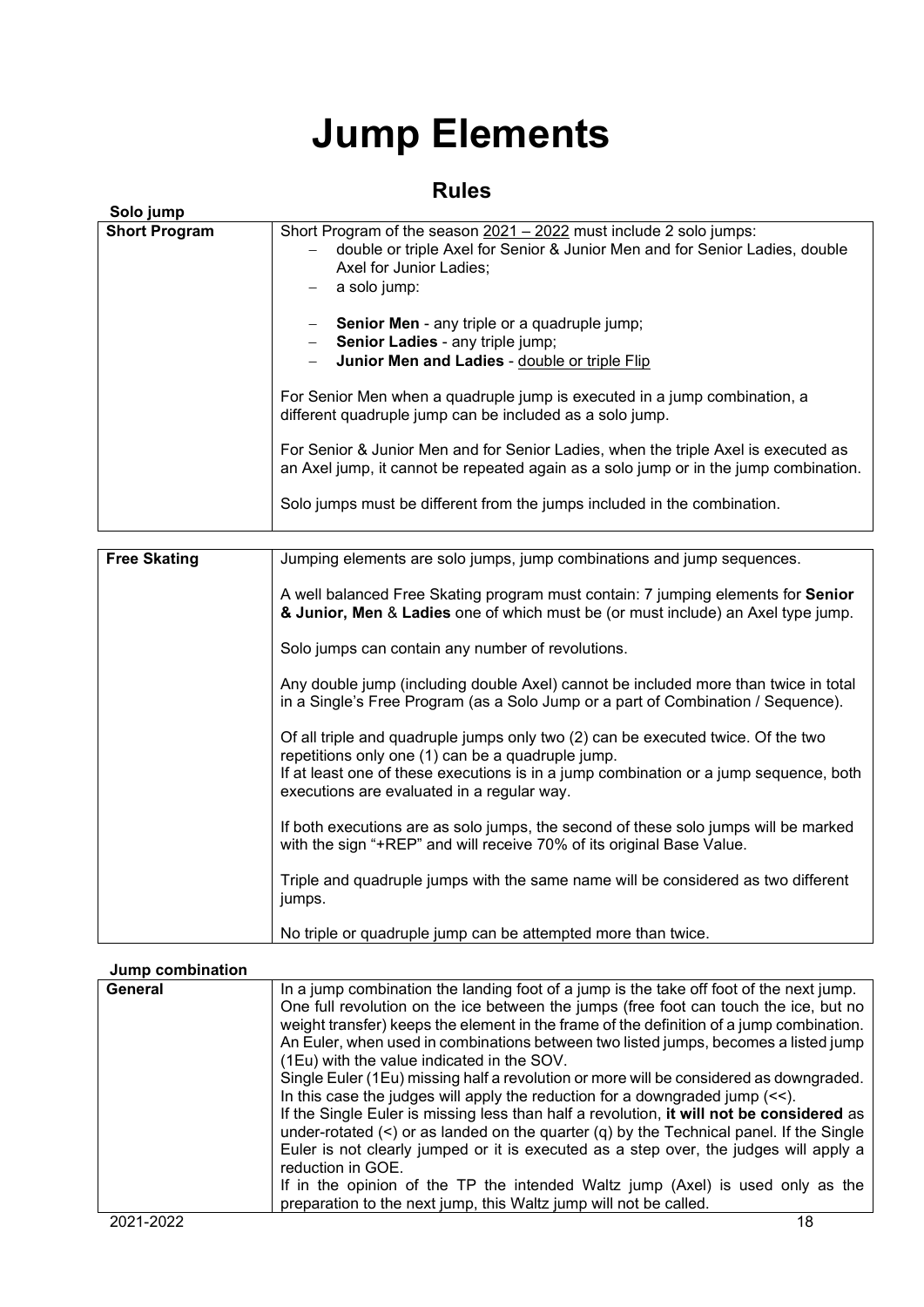|                      | The TP has the authority not to call a single jump which is more similar to a hop than<br>a jump that is a result of a bad landing of the previous jump. The Judges will reflect<br>the mistake in the GOE.                               |
|----------------------|-------------------------------------------------------------------------------------------------------------------------------------------------------------------------------------------------------------------------------------------|
| <b>Short Program</b> | Short Program must include a Jump Combination consisting of two jumps:                                                                                                                                                                    |
|                      | Senior Men: double and triple or two triples or quadruple and a double or<br>triple;                                                                                                                                                      |
|                      | <b>Senior Ladies and Junior Men:</b> double and triple or two triples;                                                                                                                                                                    |
|                      | Junior Ladies: combination of two double jumps is also permitted.                                                                                                                                                                         |
|                      | For Senior Men the jump combination may consist of the same jump or another<br>double, triple or quadruple jump. When a quadruple jump is executed as a solo jump,<br>a different quadruple jump can be included in the jump combination. |
|                      | For Senior Ladies, Junior Men and Ladies the jump combination may consist of the<br>same jump or another double or triple jump. However, for all categories the jumps<br>included must be different than the solo jump.                   |
|                      |                                                                                                                                                                                                                                           |
| <b>Free Skating</b>  | A jump combination may consist of the same or another single, double, triple or                                                                                                                                                           |

| <b>Free Skating</b> | A jump combination may consist of the same or another single, double, triple or     |
|---------------------|-------------------------------------------------------------------------------------|
|                     | quadruple jump.                                                                     |
|                     | There may be up to three jump combinations or jump sequences in the Free            |
|                     | Program. One jump combination could consist of up to three (3) jumps, the other two |
|                     | up to two (2) jumps.                                                                |

#### **Jump sequence**

| <b>OWNIP OUGHUILDU</b> |                                                                                                                                                                                                                                                             |
|------------------------|-------------------------------------------------------------------------------------------------------------------------------------------------------------------------------------------------------------------------------------------------------------|
| <b>Free Skating</b>    | A jump sequence consists of 2 (two) jumps of any number of revolutions, beginning<br>with any listed jump, immediately followed by an Axel type jump with a direct step from<br>the landing curve of the first jump to the take-off curve of the Axel jump. |
|                        |                                                                                                                                                                                                                                                             |

#### **General**

| -------              |                                                                                                                                                                                                                                                                                                                                                             |
|----------------------|-------------------------------------------------------------------------------------------------------------------------------------------------------------------------------------------------------------------------------------------------------------------------------------------------------------------------------------------------------------|
| <b>Short Program</b> | <b>Jumps which do not satisfy the requirements</b> (including wrong number of<br>revolutions) will have no value, but will block a jumping box, if one is empty; if a<br>combination of two double jumps is not allowed (Sr. Men & Ladies, Jr. Men), the<br>jump with the lesser value (after the consideration of signs $\lt$ , $\lt$ , e) will not count. |
|                      |                                                                                                                                                                                                                                                                                                                                                             |
|                      |                                                                                                                                                                                                                                                                                                                                                             |

| <b>Free Skating</b> |                                                                                                                                                 |
|---------------------|-------------------------------------------------------------------------------------------------------------------------------------------------|
|                     | If any jump/s in a combination/sequence is not according to the requirements, only the<br>jump/s not according to requirements will be deleted. |

# **Clarifications**

| Calling quarter,<br>under-rotated or<br>downgraded jumps | The TP must call the attempted jump even if it is clear that it is landed on the quarter,<br>under-rotated or downgraded. All these jumps will count as the intended jump in the<br>application of Well Balanced Program regulations.                                                                                                   |
|----------------------------------------------------------|-----------------------------------------------------------------------------------------------------------------------------------------------------------------------------------------------------------------------------------------------------------------------------------------------------------------------------------------|
|                                                          | The quarter/half mark of landing are the border lines to identify cheated jumps.<br>The camera angle is important to consider when deciding upon a cheated jump<br>particularly when the jump is at the opposite end of the rink than the camera.<br>In all doubtful cases the Technical Panel should act to the benefit of the skater. |
|                                                          |                                                                                                                                                                                                                                                                                                                                         |

|                            | <b>Landed on the quarter</b>   A jump will be considered as " <b>quarter</b> " if it is missing rotation of a $\frac{1}{4}$ . This jump will |
|----------------------------|----------------------------------------------------------------------------------------------------------------------------------------------|
|                            | be indicated by the Technical Panel to the Judges and in the protocols with a "q"                                                            |
|                            | symbol after the element code.                                                                                                               |
| <b>Under-rotated jumps</b> | A jump will be considered as " <b>Under-rotated</b> " if it has missing rotation of more than                                                |
|                            | a $\frac{1}{4}$ but less than $\frac{1}{2}$ revolution. An under-rotated jump will be indicated by the                                       |
|                            | Technical Panel to the Judges and in the protocols with a "<" symbol after the                                                               |
|                            | element code.                                                                                                                                |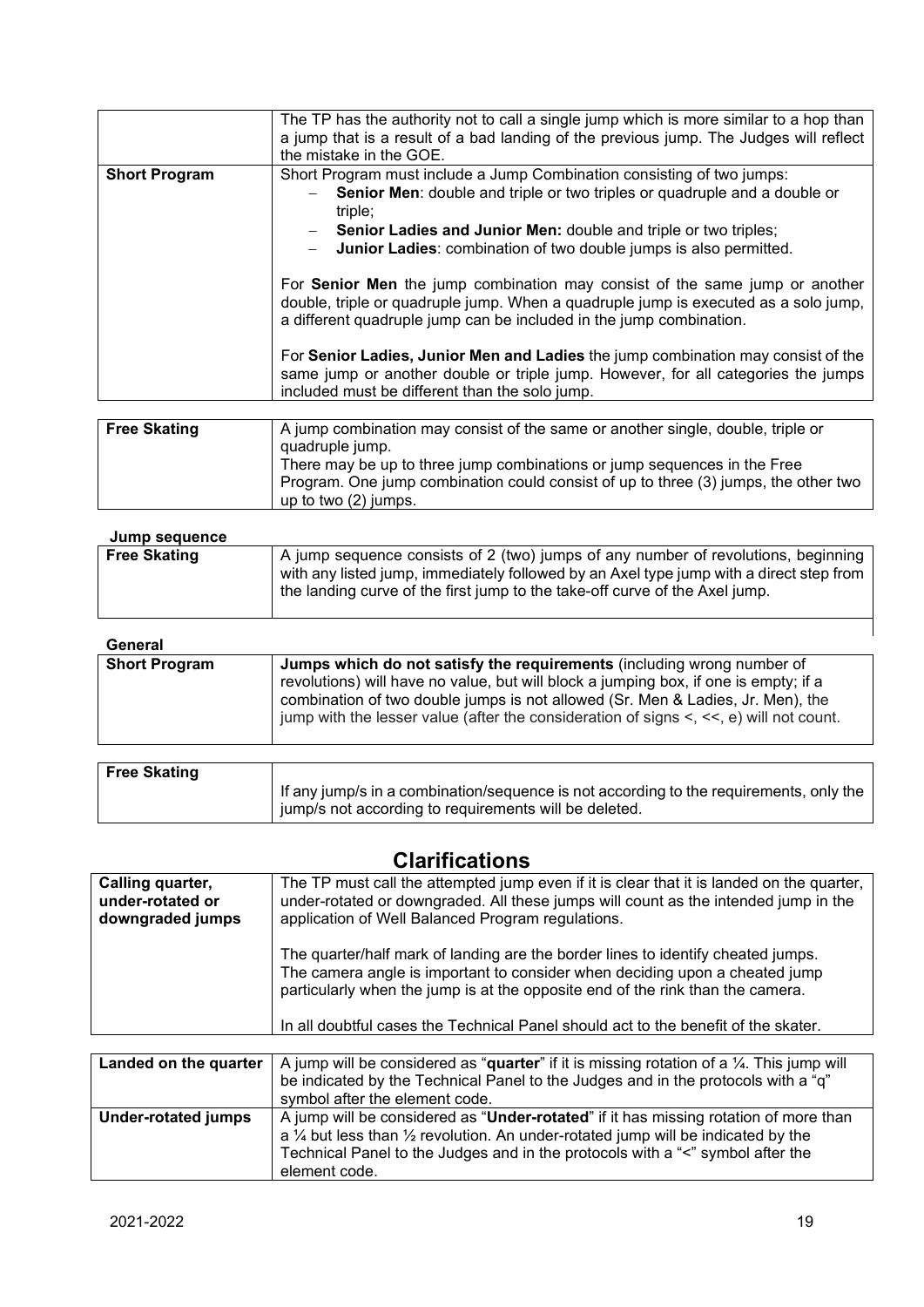|                           | Jumps identified as under-rotated will receive reduced base values which are listed<br>in the designated row of the SOV.                                                                                                                                                                                               |
|---------------------------|------------------------------------------------------------------------------------------------------------------------------------------------------------------------------------------------------------------------------------------------------------------------------------------------------------------------|
|                           |                                                                                                                                                                                                                                                                                                                        |
| Downgraded jumps          | A jump will be considered as "Downgraded" if it has "missing rotation of $\frac{1}{2}$<br>revolutions or more". A downgraded jump will be indicated by the Technical Panel to<br>the Judges and in the protocols with a "<<" symbol after the element code.                                                            |
|                           | A jump identified as downgraded will be evaluated using the scale of values (SOV<br>chart) for the element of one rotation less (i.e. a downgraded triple will be evaluated<br>with the scale of values for the corresponding double).                                                                                 |
| <b>Over-rotated jumps</b> | If a jump is over-rotated more than a quarter revolution, it is called as a jump with the<br>higher revolution. For example 2T with more than a quarter revolution will be called<br>as 3T downgraded $(\leq)$ by the technical panel.                                                                                 |
| <b>Cheated take-off</b>   | A clear forward (backward for Axel type jump) take-off will be considered as a<br>downgraded jump. The toe loop is the most commonly cheated on take-off jump.<br>The TP may only watch the replay in regular speed to determine the cheat and<br>downgrade on the take off (more often in combinations or sequences). |

| Taking off from wrong<br>edge (Flip/Lutz) | Flip take-off is from a backward inside edge, Lutz take-off is from a backward outside<br>edge. If the take-off edge is not clean correct, the TP indicates the error to the<br>Judges using the signs "e" (edge) and "!" (attention).                          |
|-------------------------------------------|-----------------------------------------------------------------------------------------------------------------------------------------------------------------------------------------------------------------------------------------------------------------|
|                                           | The TP may watch the replay in slow motion.                                                                                                                                                                                                                     |
|                                           | The TP uses the sign "e" if the take-off edge is definitely wrong.                                                                                                                                                                                              |
|                                           | The Base values of the jumps with the sign "e" are listed in the designated row of the<br>SOV. The TP uses the sign "!" if the take-off edge is not clear. In this case the Base<br>value is not reduced. Both mistakes are reflected in the GOE of the Judges. |

| <b>Under-rotated jumps</b> | If both signs "e" and "<" are applied for the same jump, the Base value is indicated in |
|----------------------------|-----------------------------------------------------------------------------------------|
| taken off from wrong       | the designated row of the SOV.                                                          |
| edge (Flip/Lutz)           |                                                                                         |

| <b>Popped listed jumps</b> | The attempt will count as one jump element. However, a small hop or jump with up<br>to one-half revolution performed as a kind of "decoration" is not to be considered as<br>a jump and will be marked within the component "Transitions".                                                                                                                              |
|----------------------------|-------------------------------------------------------------------------------------------------------------------------------------------------------------------------------------------------------------------------------------------------------------------------------------------------------------------------------------------------------------------------|
|                            |                                                                                                                                                                                                                                                                                                                                                                         |
| <b>Non-listed jumps</b>    | Jumps that are not listed in the SOV (e.g. Walley, split jump, Inside Axel with any<br>number of revolutions taking off from the forward inside edge etc.) will not count as a<br>jump element but might be used as a special entrance to the jump to be considered<br>in the mark for Transitions.<br>A Toe Walley, however, will be called and counted as a Toe loop. |

| Landing on another | In combinations/sequences all jumps with more than one revolution, except the last |
|--------------------|------------------------------------------------------------------------------------|
| foot               | one may be landed on either foot.                                                  |
|                    |                                                                                    |

| The call will not change if a jump is landed on the incorrect edge. However Judges<br>Landing on the<br>will reflect this in their GOE.<br>incorrect edge |
|-----------------------------------------------------------------------------------------------------------------------------------------------------------|
|-----------------------------------------------------------------------------------------------------------------------------------------------------------|

| Spin and jump back<br>to back | If a skater performs a spin, immediately followed by a jump or vice versa, the two<br>elements are called separately with credit given to difficult take off/entry (GOE). A<br>listed jump that is called and executed immediately after a spin is not considered as<br>difficult exit of a spin. |
|-------------------------------|---------------------------------------------------------------------------------------------------------------------------------------------------------------------------------------------------------------------------------------------------------------------------------------------------|
| <b>Attempted Jump</b>         | What is an attempt? In principle, a clear preparation for a take off for a jump,<br>stepping to the entry edge or placing the toe pick into the ice and leaving the ice with<br>or without a turn is considered an attempt of a jump, receives no value and blocks a                              |

box.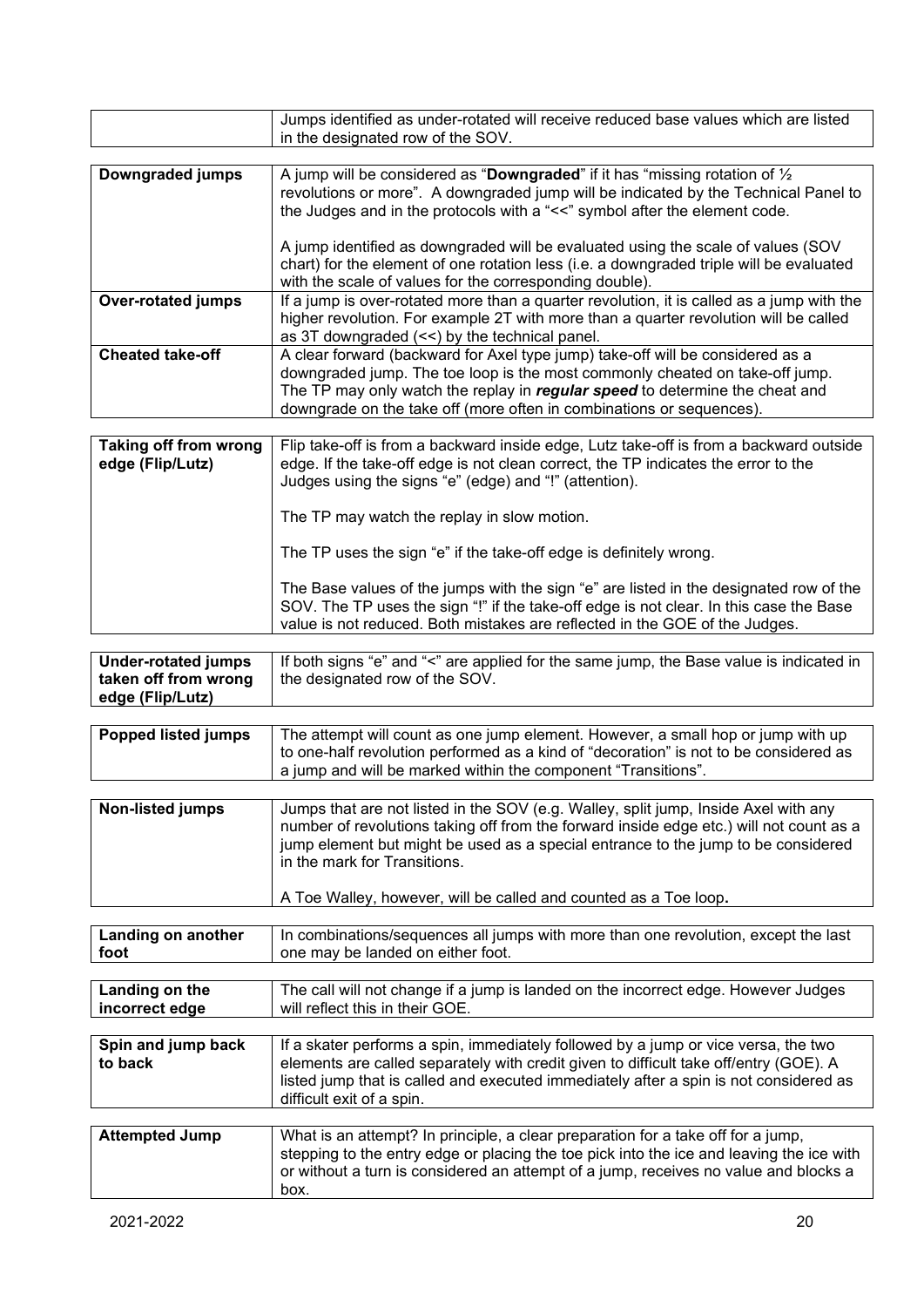| In some cases, which need to be decided by the TP, the preparation for the take off<br>without leaving the ice might be also called an attempt, e.g. a loop jump take off<br>when the skater falls before leaving the ice, or a skater steps onto the forward take<br>off edge of an Axel and pulls back the free leg and arms, starts the forward |
|----------------------------------------------------------------------------------------------------------------------------------------------------------------------------------------------------------------------------------------------------------------------------------------------------------------------------------------------------|
| movement to jump into the air with the free leg and arms passing through forward                                                                                                                                                                                                                                                                   |
| but at the last moment does not leave the ice, etc.                                                                                                                                                                                                                                                                                                |

| Touch down with the<br>free foot without<br>weight transfer             | In case of a touch down with the free foot without weight transfer and up to 2 three<br>turns or no turns between the jumps in a combination, the element remains a jump<br>combination (however Judges will reduce the GOE because of error). |  |
|-------------------------------------------------------------------------|------------------------------------------------------------------------------------------------------------------------------------------------------------------------------------------------------------------------------------------------|--|
|                                                                         | In case of more than 1 full revolution on the ice the call will be the jumps performed<br>prior to this revolution + all the next jumps with an * combo in Short Program and<br>sequence in Free Skating.                                      |  |
|                                                                         |                                                                                                                                                                                                                                                |  |
| <b>Jump Combination:</b><br>first/second jump is a<br>"non-listed" jump | If the first/second jump of a two-jump combination fails and turns into a "non-listed"<br>jump", but the other jump is a listed jump, the unit will be considered as a jump<br>combo with only the listed jump receiving value.                |  |
|                                                                         |                                                                                                                                                                                                                                                |  |
| A www.communication.com                                                 | بالأبيد الممرموطة وموموريا لموامعا أنموم يرومون بوارام اموموه ويوسط والمستعد والمؤرمة والمستحدث والمستروم وممورونا                                                                                                                             |  |

| In case one listed jump is followed or preceded by any non-listed jumps the call will<br>be the solo listed jump only. |
|------------------------------------------------------------------------------------------------------------------------|
|                                                                                                                        |
|                                                                                                                        |

# **Short Program**

**jumps**

| <b>Element other than</b><br>required | If a Junior skater performs a different jump than required, the element will receive no<br>value, but will block the "jumping box". |
|---------------------------------------|-------------------------------------------------------------------------------------------------------------------------------------|
|                                       |                                                                                                                                     |
| Jump combo of 3<br>iumne              | The third executed jump will receive no value.                                                                                      |

| <b>Repetition of a jump</b> | A repeated jump of the same name with the same number of revolutions will be<br>deleted, no value given, no GOE, but will occupy a jumping box; If the same jump is<br>executed twice as a solo jump and as a part of the jump combination, the second<br>execution will not be counted (if this repetition is in a jumps combination, only the<br>individual jump which is not according to the above requirements will not be<br>counted). |
|-----------------------------|----------------------------------------------------------------------------------------------------------------------------------------------------------------------------------------------------------------------------------------------------------------------------------------------------------------------------------------------------------------------------------------------------------------------------------------------|
|                             | Only the jump combination can contain two same jumps.                                                                                                                                                                                                                                                                                                                                                                                        |
|                             | A repeated jump of the same name, but with different number of revolutions will<br>receive credit.                                                                                                                                                                                                                                                                                                                                           |

| Extra jump(s) | If an extra jump(s) is executed, only the solo jump(s) which is not according to the<br>requirements will have no value. All extra jumps are called and marked with an *.<br>The jumps are considered in the order of execution. |
|---------------|----------------------------------------------------------------------------------------------------------------------------------------------------------------------------------------------------------------------------------|
|               |                                                                                                                                                                                                                                  |

| <b>Fall/step out or touch</b><br>down with free foot<br>with weight transfer<br>after a jump plus<br>another jump | If a skater falls or steps out of a jump and immediately after that executes another<br>jump, the element will be called as follows: "First Jump + Combo + Second Jump*."                                                                                                                                                                                                                                                          |
|-------------------------------------------------------------------------------------------------------------------|------------------------------------------------------------------------------------------------------------------------------------------------------------------------------------------------------------------------------------------------------------------------------------------------------------------------------------------------------------------------------------------------------------------------------------|
|                                                                                                                   |                                                                                                                                                                                                                                                                                                                                                                                                                                    |
| No second jump in a<br>jump combination                                                                           | If there is no second jump in a jump combination, the Technical Panel identifies the<br>intended combination during or after the program. If there is no clear way to identify<br>the combination or the solo jump, the later jump element performed will be identified<br>as the jump combination consisting of one jump only.<br>For example: 4T clean and 3Lz with a fall $\rightarrow$ 4T and 3Lz+COMBO<br>Note the following: |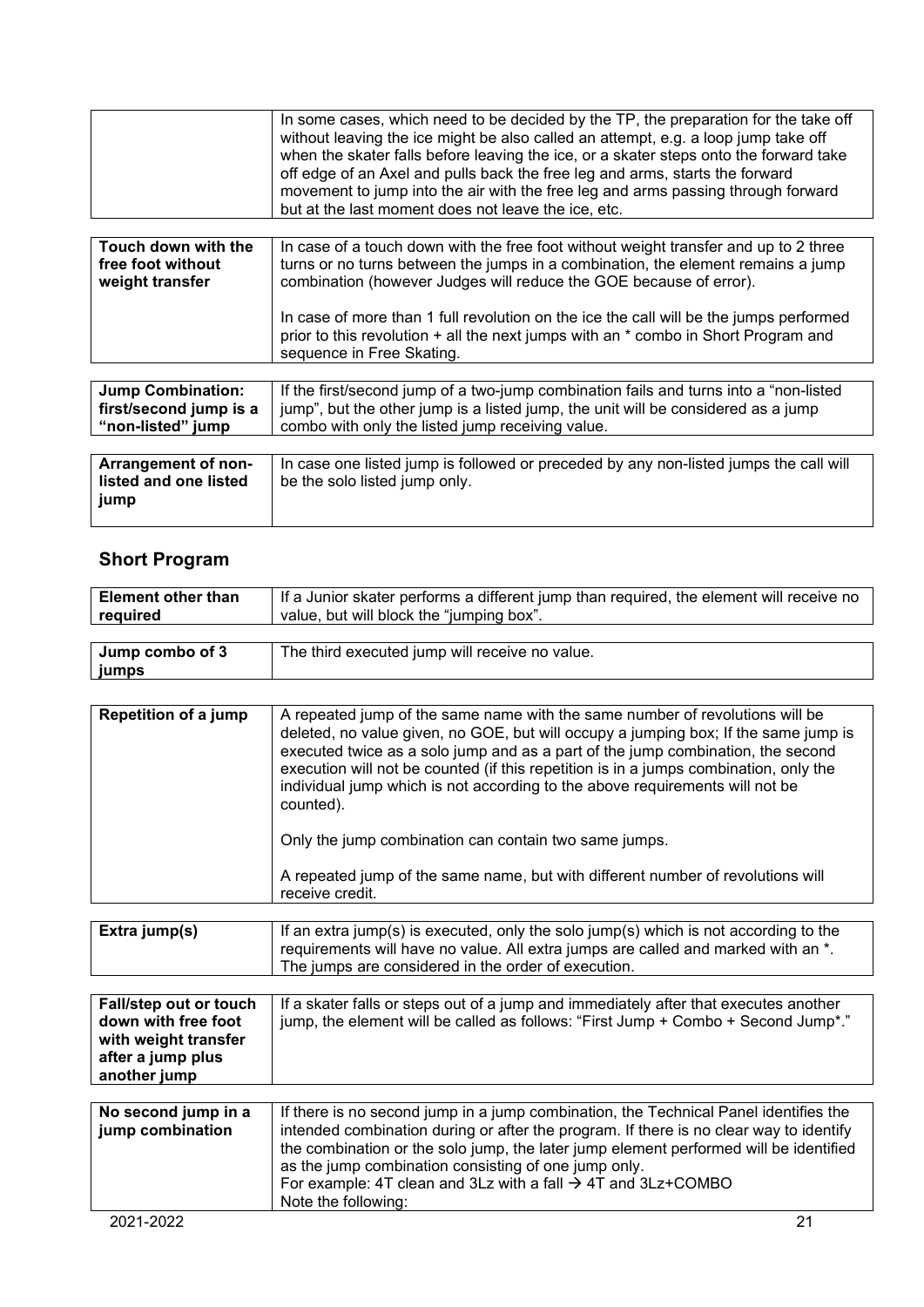| $\vert$ 4T with a fall and 3Lz clean $\rightarrow$ 4T+COMBO and 3Lz (solo jump)<br>Reason: Skater could have had the combo in 4T but fell. |
|--------------------------------------------------------------------------------------------------------------------------------------------|
|--------------------------------------------------------------------------------------------------------------------------------------------|

# **Free Skating**

| First repetition of a<br>double jump               | First repetition of a double jump as a solo jump or in a jump combination/ sequence:<br>both jumps will receive full base value.                                                                                                                                                                                                                                  |  |
|----------------------------------------------------|-------------------------------------------------------------------------------------------------------------------------------------------------------------------------------------------------------------------------------------------------------------------------------------------------------------------------------------------------------------------|--|
|                                                    |                                                                                                                                                                                                                                                                                                                                                                   |  |
| First repetition of a<br>triple/quad jump          | First repetition of a triple or quad jump of the same name and the same number of<br>revolutions without one of them being in a jump combination/sequence: both jumps<br>will be counted as solo jumps, but the second of these jumps will be marked with the<br>sign "+REP" and will receive 70% of the base value with result rounded to two<br>decimal places. |  |
|                                                    |                                                                                                                                                                                                                                                                                                                                                                   |  |
| Second/third<br>repetition of a                    | Second/third repetition of a double or triple or quad jump of the same name and the<br>same number of revolutions as a solo jump or in a jump combination/ sequence: only                                                                                                                                                                                         |  |
| double/triple/quad                                 | the jumps not according to the requirements will receive no value, but the rest of the                                                                                                                                                                                                                                                                            |  |
| jump                                               | jumps of the combination/ sequence will be counted.                                                                                                                                                                                                                                                                                                               |  |
|                                                    |                                                                                                                                                                                                                                                                                                                                                                   |  |
| Second jump combo<br>with 3 jumps                  | Only the jumps not according to requirements will receive no value.                                                                                                                                                                                                                                                                                               |  |
|                                                    |                                                                                                                                                                                                                                                                                                                                                                   |  |
| Extra jump(s)                                      | If an extra jump(s) is executed, only the solo jump(s) which is not according to the<br>requirements will have no value. All extra jumps are called and marked with an *.<br>The jumps are considered in the order of execution.                                                                                                                                  |  |
|                                                    |                                                                                                                                                                                                                                                                                                                                                                   |  |
| More than three Jump<br>combinations/sequen<br>ces | If the number of jump combinations or sequences are more than three, only the first<br>jump of the extra jump combinations/sequences is counted. This jump will be marked<br>with the sign "+REP" and receive 70% of the base value (as a repetition of a jump<br>combination/sequence), e.g. 3Lo+3T*+REP, 3Lo+3T*+2A*+REP etc.                                   |  |
|                                                    |                                                                                                                                                                                                                                                                                                                                                                   |  |

| <b>Executions of jump</b><br>not counted in Jumps<br>combination or<br>sequence | If in a jump combination or sequence a skater falls or steps out of a jump and<br>immediately executes another jump(s), the jump(s) after the mistake are not counted,<br>and the call will be the executed jump(s) before the mistake + sequence + the executed<br>jump(s). The jumps after the mistake are marked with an $*$ . |                  |
|---------------------------------------------------------------------------------|-----------------------------------------------------------------------------------------------------------------------------------------------------------------------------------------------------------------------------------------------------------------------------------------------------------------------------------|------------------|
|                                                                                 | $2A(hop)+2A$<br>2A+1Eu (fall/step out) +3S Call: 2A+1Eu+Seq+3S*                                                                                                                                                                                                                                                                   | Call: 2A+Seq+2A* |
|                                                                                 | By doing this all the executed jumps will be visible on the computer screen and it will<br>be easy to follow the requirements of the repetition rule.<br>The Judges GOE refer to the entire element performed.                                                                                                                    |                  |
|                                                                                 |                                                                                                                                                                                                                                                                                                                                   |                  |

| Jumps units not           | The jumps are considered in the order of execution. The point where the mistake        |  |
|---------------------------|----------------------------------------------------------------------------------------|--|
| fulfilling the definition | occurs will be marked with the sign "+ Seg" which results in 80% of the base value for |  |
| of Combo/Seq              | the jumps prior to mistake and asterisk (*) for the jumps after it.                    |  |
|                           | E.g.: 3T+2A+Seq.+2T*, 3T+3T+Seq.+2A*, 3T+1Eu+Seq.+2T*                                  |  |
|                           |                                                                                        |  |